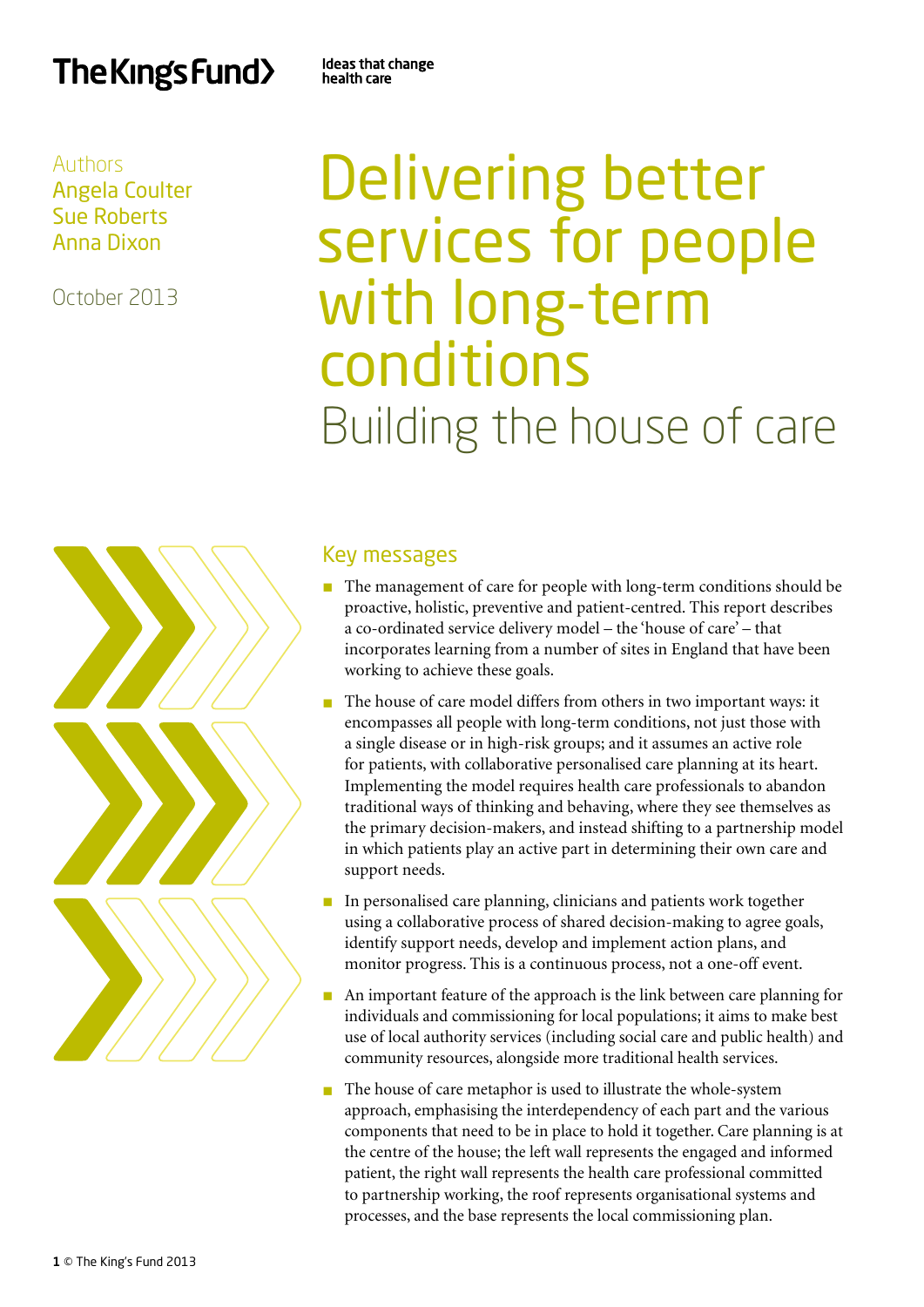- Each of these components has been introduced in one or more primary care sites around England. While few sites have yet succeeded in putting all the components together in one place, all agree on the need to do so to ensure a well-functioning, sustainable system.
- n Building the house involves a wide variety of organisations, professional groups and individuals working together in a co-ordinated manner, pooling budgets, sharing data and learning how to get better at delivering holistic, co-ordinated, person-centred care. The report makes a number o[f recommendations o](#page-20-0)n how NHS England, clinical commissioning groups (CCGs), Health Education England, the Department of Health and provider groups can work together to support the transformational change that is needed to improve care for people with long-term conditions.

# **Background**

The need to improve the treatment and management of long-term conditions is the most important challenge facing the NHS. Improving care for people with long-term conditions must involve a shift away from a reactive, disease-focused, fragmented model of care towards one that is more proactive, holistic and preventive, in which people with long-term conditions are encouraged to play a central role in managing their own care.

It is now widely recognised that the care and support needed to live with a long-term condition requires a radical re-design of services, allowing patients to drive the care planning process. Yet despite extensive lobbying from patient groups and numerous policy documents calling for such change, progress on the ground has been slow, with little improvement over the past 10 years. Many of the elements needed to support change have been developed, drawing on international best practice, but they remain isolated and fragmented. Top-down exhortation and targets have failed to influence change and clinical behaviour at the grassroots.

The missing component – a practical, robust, reproducible and transferable delivery system developed by practitioners and service users in England – is now available. Based on the house of care developed and tested by the Year of Care programme (Diabetes UK *et al* 2011), this model differs from other approaches in that it takes, as its starting point, the active involvement of patients in developing their own care plans through a shared decision-making process with clinicians. It is rooted in primary care but addresses the whole system of care, including community resources. It also provides commissioning groups with a roadmap for developing a responsive, whole-person delivery system.

More than 3,000 practitioners and 60 trainers working in 26 communities around England are now involved in [the house of care](http://www.networks.nhs.uk/nhs-networks/national-pbc-clinical-leaders-network/documents/YOC_Report.pdf). Meanwhile, other programmes such as [QIPP Right Care,](http://www.rightcare.nhs.uk/index.php/shared-decision-making/about-the-sdm-programme/) [Co-creating Health,](http://www.health.org.uk/areas-of-work/programmes/co-creating-health/) [MAGIC](http://www.health.org.uk/areas-of-work/programmes/shared-decision-making/) (Making Good Decisions in Collaboration), [Personal Health Budgets](http://www.personalhealthbudgets.england.nhs.uk/) and [People Powered Health](http://www.nesta.org.uk/areas_of_work/public_services_lab/health_and_ageing/people_powered_health) have developed complementary strategies designed to ensure that every person with a long-term condition has an opportunity to participate in a collaborative care planning process with effective self-management support.

Earlier in 2013, representatives of these groups and others came together at a workshop organised by The King's Fund to discuss their experiences, share learning and identify ways in which this practical knowledge could be applied across the country (*see* [Appendix\).](#page-26-0)  In preparation for the workshop, we interviewed several participants to gain a deeper understanding of how they were tackling the shift to a more collaborative model.

This report outlines the key points of their collective learning. We describe the building blocks that make up the house of care and the strategies developed by local teams to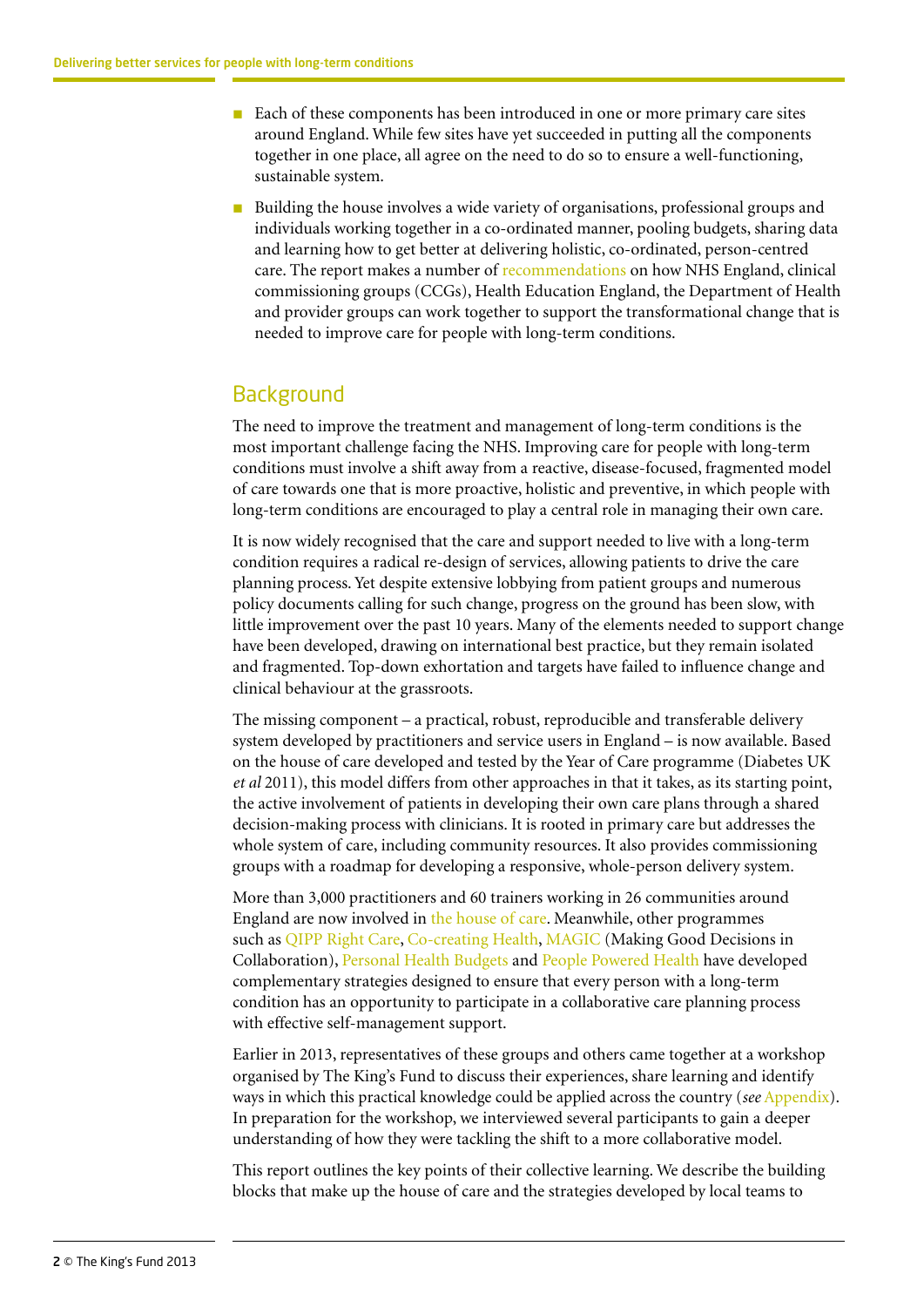ensure that each of the components is feasible in English primary care settings. We also outline some of the difficulties that must be overcome to produce a fully working model. The house of care has now been adopted as a central metaphor in NHS England's plans for improving care for people with long-term conditions (McShane and Mitchell 2013). It is therefore crucial that commissioners and providers understand the implications of this whole-system change and are clear about what needs to be in place to ensure the successful implementation of the house of care model.

We hope this report will provide a good starting point for CCGs and others wanting to promote more productive partnerships between patients and clinicians. We believe this approach can deliver more effective self-management, better co-ordinated care and improved health outcomes for people living with long-term conditions.

### Policy context

Chronic diseases are now the most common cause of death and disability in England. More than 15 million people have a long-term condition such as hypertension, depression, asthma, diabetes, coronary heart disease, chronic kidney disease, or other health problem or disability for which there is no cure. These people tend to be heavy users of health care resources, accounting for at least 50 per cent of all general practitioner (GP) appointments, 64 per cent of outpatient appointments and 70 per cent of all inpatient bed days (Department of Health 2012a). Special analysis of 'Social Care at the End of Life' project data indicates that an estimated 18 per cent of people with long-term conditions are in receipt of state-funded social care (T Georghiou, personal communication 2013), and a small proportion of those with the most disabling or complex conditions (less than 1 per cent of the total) receive NHS Continuing Care support and are currently eligible for personal health budgets (Department of Health 2013).

The prevalence of long-term conditions rises with age, affecting about 50 per cent of people aged 50, and 80 per cent of those aged 65. Many older people have more than one chronic condition, but in absolute terms there are more people with long-term conditions under the age of 65 than in older age groups.

Recent analysis of patient data from Scotland found that 42 per cent of the population had at least one long-term condition and 23 per cent had two or more (Barnett *et al* 2012). Most people aged over 65 had multi-morbidities, but the onset of multi-morbidity occurred 10–15 years earlier among those living in deprived areas; people in these areas were also more likely to experience mental health problems alongside physical illness or disability than people in more affluent areas.

The total number of people with a long-term condition in England is projected to be relatively stable over the next 10 years, but the number of people with multiple conditions is projected to rise to 2.9 million in 2018, from 1.9 million in 2008 (Department of Health 2012a).

A growing body of evidence underscores the importance of effective self-management of long-term conditions (Epping-Jordan *et al* 2004). People who are more 'activated' (that is, who recognise that they have an important role in self-managing their condition and have the skills and confidence to do so) experience better health outcomes (Greene and Hibbard 2012). With effective support and education, evidence shows that these skills can be developed and strengthened, even among those who are initially less confident, less motivated or have low levels of health literacy (Hibbard and Greene 2013).

The C[hronic Care Model,](http://www.improvingchroniccare.org/?p=The_Chronic_Care_Model&s=2) which has influenced health policy around the world, stresses the need to transform health care for people with long-term conditions from a system that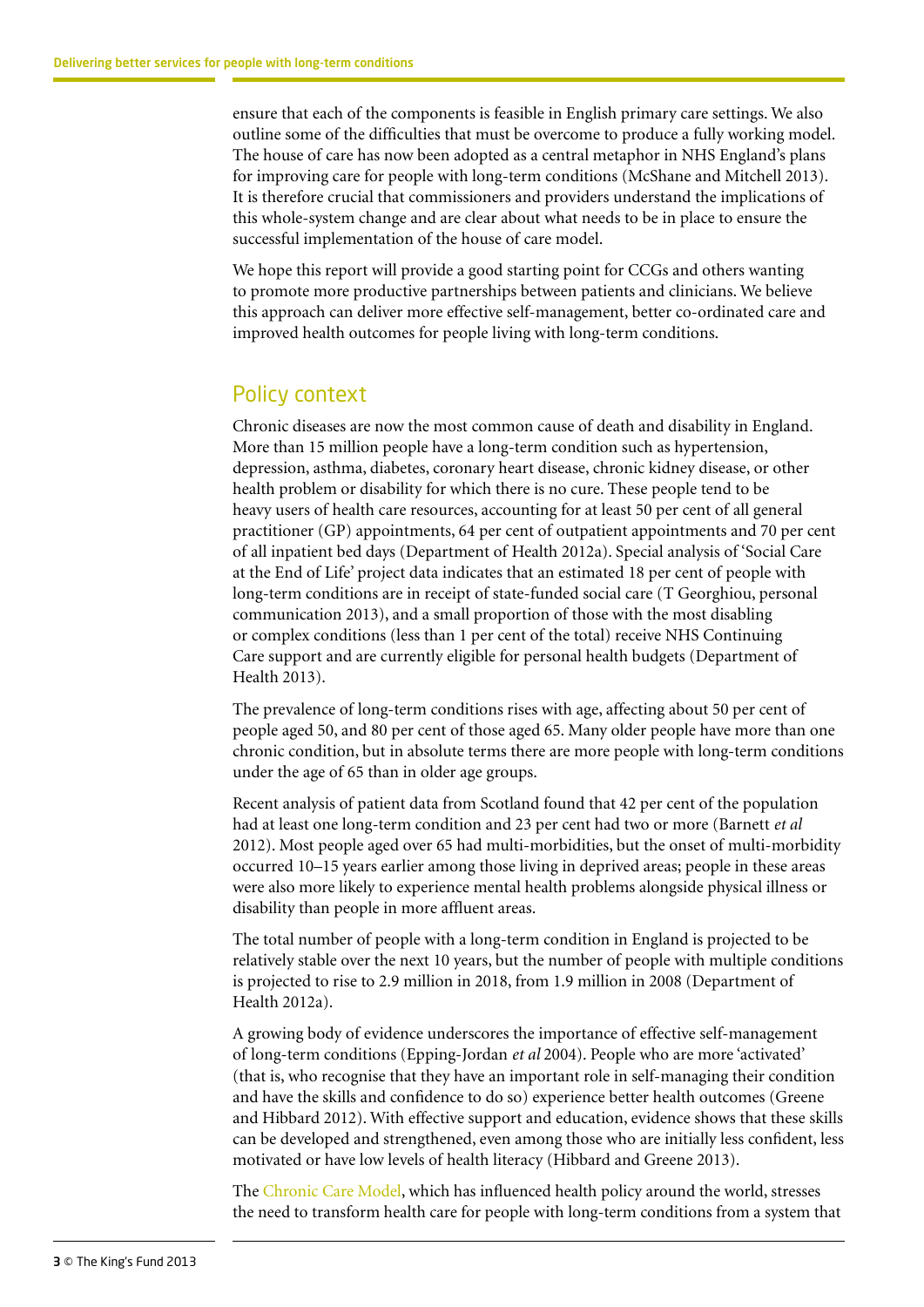is largely reactive – responding mainly when a person is sick – to one that is much more proactive, and focuses on supporting patients to self-manage (Wagner 1998). This assumes an active role for patients, who are encouraged to become both more knowledgeable about factors affecting their condition and more actively involved in decisions about their care. It is also based on a conviction that local communities have multiple resources that can be mobilised to help people live healthier and more fulfilled lives.

People with long-term conditions are managing their health on a daily basis, but they may need additional help to develop their confidence in fulfilling their role as a self-manager. This may include support to enhance their ability to manage their tests or medicines, to make changes to their lifestyle or to cope with the emotional and social consequences of living with a long-term condition (Corbin and Strauss 1988). Primary care teams that are willing and able to signpost their patients to appropriate support, including community resources, can do much to improve the quality of people's lives (Diabetes UK 2011).

The call for a more person-centred, better co-ordinated approach to managing care for people with long-term conditions has been embraced by numerous advisory bodies, advocacy groups, governments and international agencies. For instance, National Voices – a coalition of more than 140 UK health and social care charities – developed a first-person narrative to explain what the gold standard of care looks like. This requires making the patient perspective (or that of the service user) the organising principle of integrated care, and can be summarised as follows: 'I can plan my care with people who work together to understand me and my carer(s), allow me control, and bring together services to achieve the outcomes important to me' (National Voices 2013).

A report by the Richmond Group of Charities and The King's Fund (2012) outlined the service components needed to achieve this:

- n patients engaged in decisions about their care
- supported self-management
- co-ordinated care
- prevention, early diagnosis and intervention
- emotional, psychological and practical support.

These demands have not fallen on deaf ears in Whitehall. The government's [Mandate](http://mandate.dh.gov.uk/) for NHS England requires it to 'ensure the NHS becomes dramatically better at involving patients and their carers, and empowering them to manage and make decisions about their own care and treatment' (Department of Health 2012b). This includes the aspiration that everyone with a long-term condition, including those with mental health problems, should be offered a personalised care plan that reflects their preferences and agreed decisions.

#### Building the house of care

While there is now a consensus on the need to transform the model of care for people with long-term conditions, up until now there has been less clarity about the specific changes required. Many integrated care pilot schemes have been launched, most of which share the same goal – a new service delivery system that leads to better outcomes for specific groups of patients (Nuffield Trust and The King's Fund 2013; Roland *et al* 2012; Newbould *et al* 2012; Burt *et al* 2012; Bardsley *et al* 2013; Nuffield Trust and Imperial College London 2013). But few of these have succeeded in transforming the relationship between patients and clinicians. The management and care of long-term conditions still tends to be seen as the clinician's responsibility rather than a collaborative endeavour with active patient involvement and effective self-management support.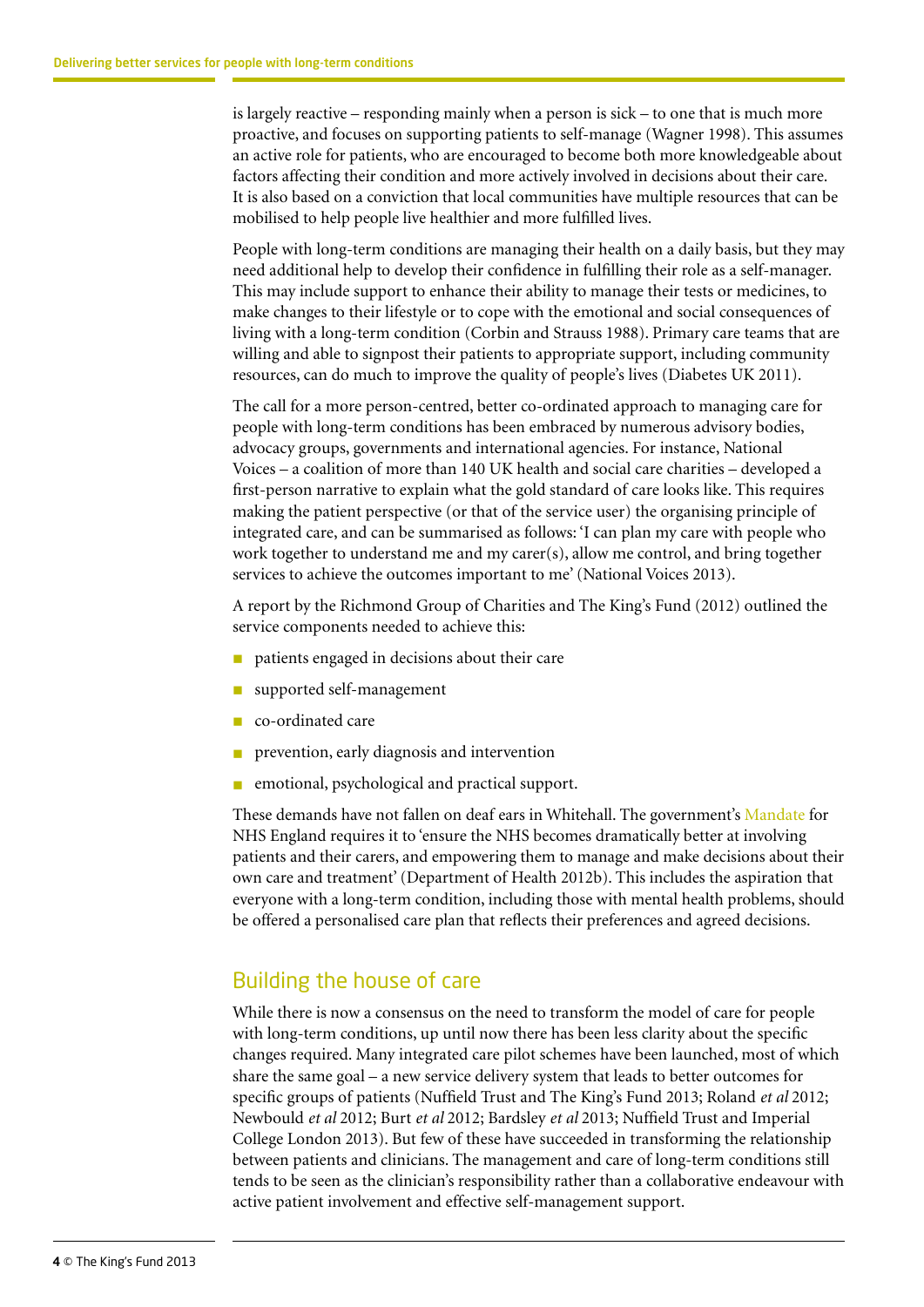The house of care metaphor was devised to help those working in primary care adapt the chronic care model to their own situation. It explicitly places the patient at the heart of the delivery system. Its key elements are as follows.

- **n** People with long-term conditions are central to the process. They are supported by health and social care professionals to express their own needs and decide on their own priorities through a process of information-sharing, shared decision-making and action planning.
- n Self-management support and the development of collaborative relationships between patients and professionals are at the heart of service delivery. This shifts the focus onto the roles and responsibilities of patients as well as professionals, and the systems that are needed to support them to fulfil these roles. The ultimate aim is that people should have the knowledge, skills and confidence to manage their condition effectively in the context of their everyday life.
- Tackling health inequalities is a central aim of the house of care. The number of long-term conditions and their burden falls disproportionately on people with poor health literacy and those in lower socio-economic groups. Tools, skills training and ongoing support must be available to identify those who find it harder to engage with health issues and may need extra support to do so.
- n The house of care delivery system aims to ensure that each individual is involved in a unified, holistic care planning process with a single care plan. A common set of relevant skills and processes reduces the burden of training.
- n Quality assurance of the philosophy, core approach and skills required is essential to ensure that implementation builds on relevant evidence and experiential knowledge, which is consistently applied.
- n Care planning is the gateway to personalisation and/or personal health budgets.

In 2007, Diabetes UK and the Department of Health launched an ambitious pilot project to explore ways of introducing and embedding this new type of delivery system into routine care for people with long-term conditions, using diabetes as an exemplar (Diabetes UK *et al* 2011). The starting point was to get primary care staff to model new types of collaborative conversations, encouraging patients to articulate their needs, decide on priorities, agree goals, and jointly develop a plan for achieving these. The ultimate aim was to develop a robust, systematic and reproducible approach, transferable to any setting and for people with any long-term condition or more than one condition, while also ensuring that each person received a uniquely personalised service.

Evaluation of the pilot phase of the Year of Care programme revealed improvements in patients' experience of care and in self-care behaviour (Diabetes UK *et al* 2011). Professionals gained new knowledge and skills, leading to greater job satisfaction. Practice organisation, teamwork and productivity improved, and progress could be seen across relevant clinical indicators after two or three care planning cycles.

It quickly became apparent that embedding this new approach more widely would require fundamental changes to the organisation, delivery and commissioning of primary care. The metaphor of a house was used to describe the issues that each primary care team needed to address to make care planning possible (Figure 1).

The house of care reinforces the whole-system approach needed and acts as both a metaphor and an implementation checklist. As a metaphor, it emphasises the interdependence of each of the components, enabling the new style of clinical consultation. If one 'wall' is weak, the structure is not fit for purpose. As a checklist, it provides a reproducible mechanism to identify the essential processes and systems that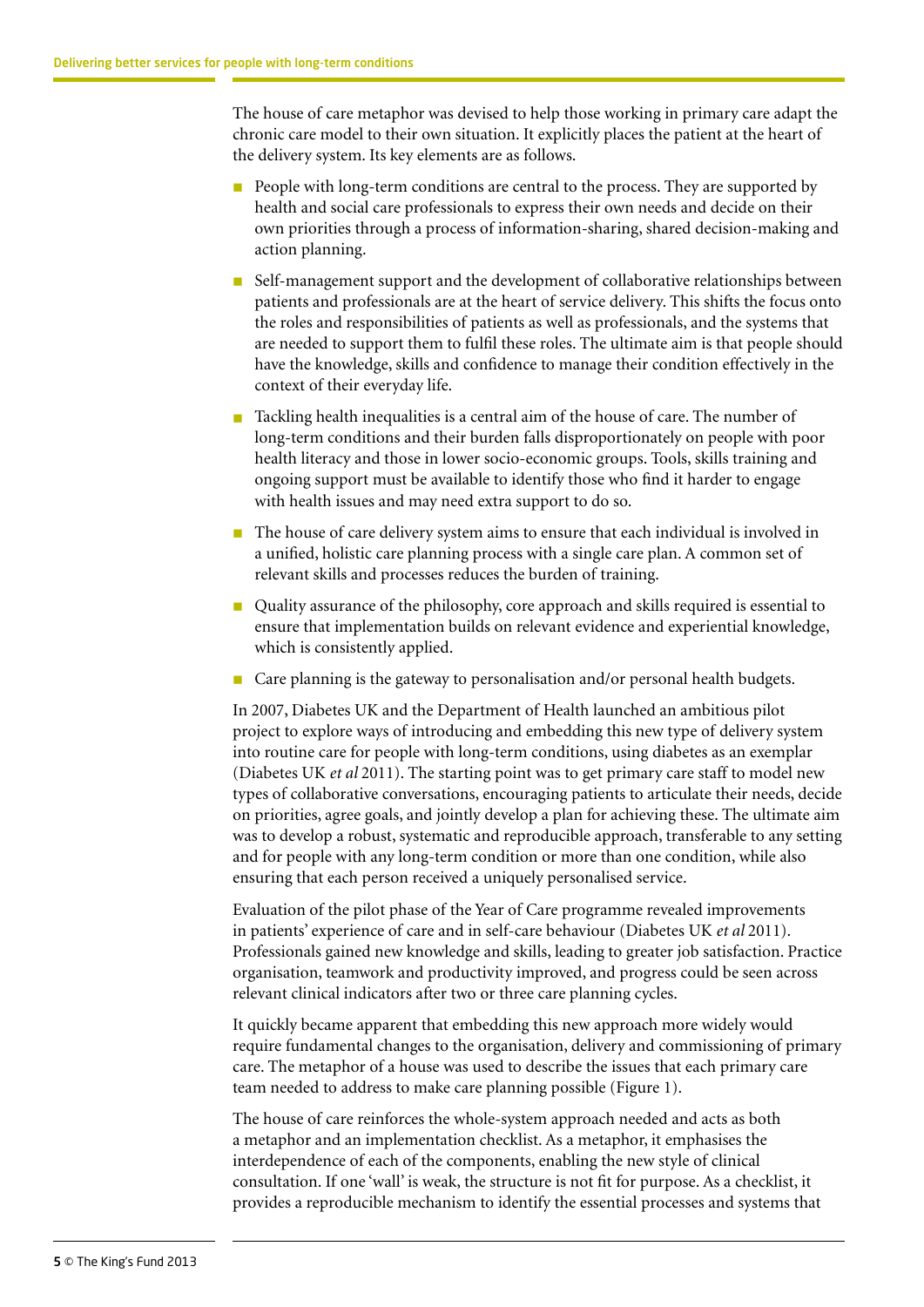



promote awareness, engagement and clarity across clinical teams, stimulating reflection on the building blocks available locally and areas that may need prioritisation for improvement.

Personalised care planning is at the centre of the house. This is a collaborative process designed to bring together the perspectives and expertise of both the individual and the professional(s) involved in providing care, offering tailored personal support to develop the confidence and competence needed for effective self-management.

The two side walls of the house – engaged, informed patients and health care professionals committed to partnership working – are equally important. Patients may need extra encouragement to participate in a more active way than they are used to, so consideration needs to be given to preparing them for this new role. Staff need to understand this new way of working, value the contribution that each person can bring to their care and develop the skills to support self-management. Partnership working also extends to colleagues, as care for people with long-term conditions will increasingly be provided by multidisciplinary teams, both within general practice but also linking with wider community, social care and specialist staff.

The roof of the house represents the robust organisational systems that are essential to ensure efficient processes, including reliable systems for identifying and contacting patients with long-term conditions, flexible appointment systems that support linked contacts and allow for longer consultations when necessary, and record systems that can be used to document and share care plans, and for monitoring outcomes.

All this requires the firm foundation of a responsive local commissioning system. Care planning itself – and the systems and training needed to support it – must be explicitly commissioned; the menu of community groups and services must be developed, and a robust measurement system must be in place.

The house of care model provides a structure for transferring learning from site to site in a reproducible way, with each of its elements developed locally, based on local needs. The process of transfer is equally important, ensuring that cultural as well as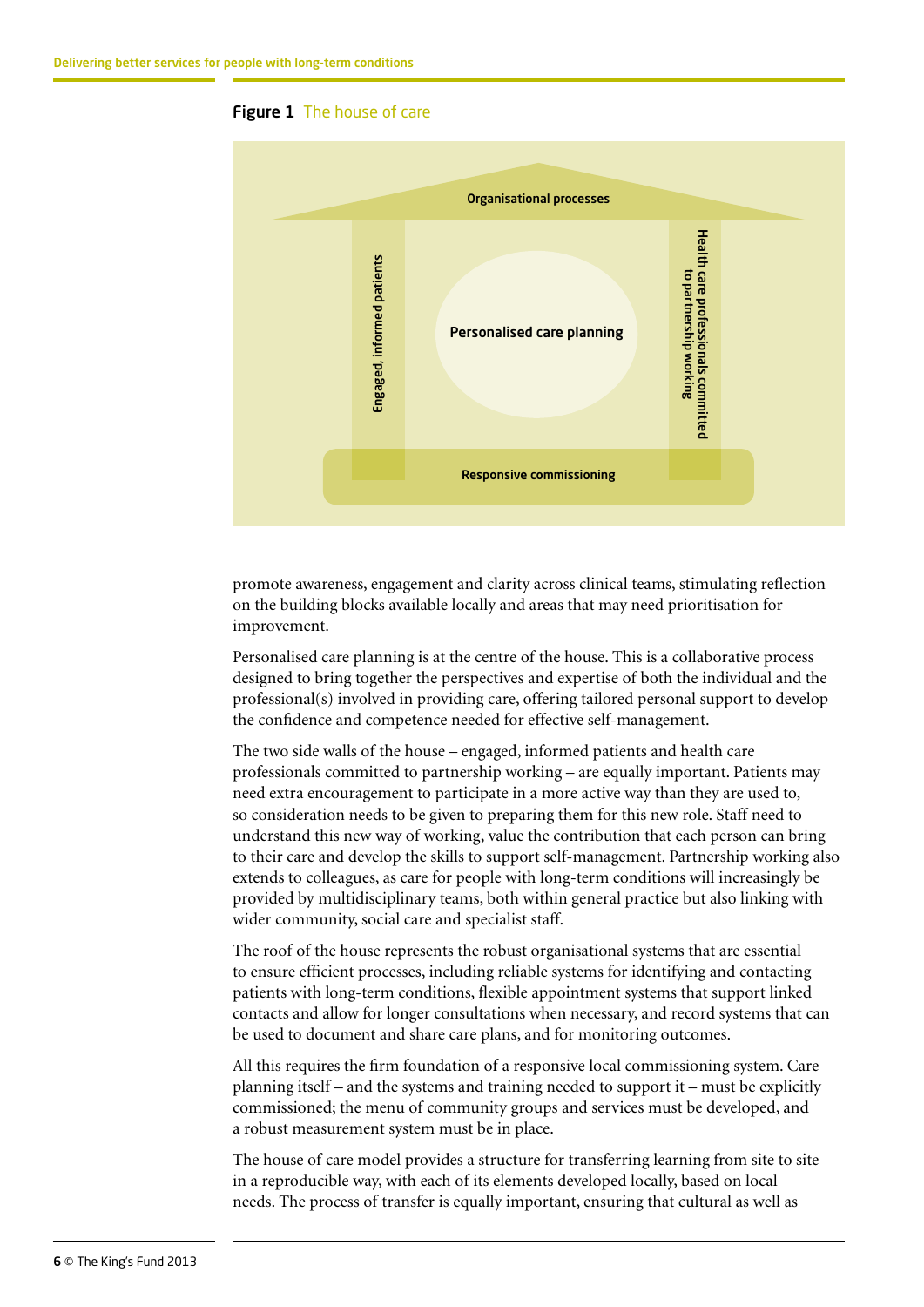administrative components are reliably addressed. The critical success factors developed during repeated cycles of delivery and feedback provide the core of a quality-assured training and support programme.

We now describe each of the five components of the house in more detail, with examples of how they are being delivered in primary care settings, drawing on discussions with workshop participants and interviewees. We also explore some of the challenges likely to be faced when implementing this new delivery system, and our strategies for overcoming any barriers.

#### The centre of the house – personalised care planning

From the perspective of a person living with a long-term condition, the contacts they have with health and social care services make up only a very small proportion of their daily life. The larger part is spent managing their condition(s), drawing on their own resources and those available in the wider community – many of which can have a significant positive effect on outcomes (Horne *et al* 2013).

The few hours per year these individuals currently spend with health care professionals are often inadequately used to inform and support them or connect them with others who could provide support, representing both poor use of resource and a missed opportunity. Personalised care planning directly addresses this problem.

Collaborative personalised care planning aims to ensure that individuals' values and concerns shape the way in which they are supported to live with and self-manage their long-term condition(s). Instead of focusing on a standard set of disease management processes, this approach encourages people with long-term conditions to work with clinicians to determine their specific needs and express informed preferences for treatment, lifestyle change and self-management support. Then, using a decision coaching process, they agree goals and action plans for implementing them, as well as a timetable for reviewing progress. It is a continuous or cyclical process or pathway involving several steps (Figure 2).

Where care planning takes place, how frequently, with whom, and how each step is designed will vary according to local resources and individuals' needs. The important point is that care planning, implementation and review is a continuous process over a period of months or years, not a single one-off event.

It is acknowledged that having better conversations between clinicians and patients is not something that can be achieved without additional effort. Clinicians already have a structure for consultations 'hardwired' into their daily practice. Old habits die hard, so it is important to be clear about what exactly needs to change to implement this new way of working.

The biggest change for clinicians involves recognising that the information about the lived experience and personal assets that the patient brings to the care planning process is as important as the clinical information in the medical record; processes also need to be in place to help the clinician identify and include the patient's contribution. Once this is recognised, the subsequent stages happen more naturally – moving through a systematic process of sharing information, discussing options, setting goals and developing an action plan (Figure 3). But adopting this new approach requires clinicians to fundamentally reconsider their professional role – from working in a reactive system that treats people with long-term conditions when they become ill to working in a proactive system that supports those people to stay well. This means that clinicians need to work with patients in a different way, demanding new skills and knowledge and new ways of thinking, and involve themselves in new ways of working to ensure that the 'person's story' is effectively included.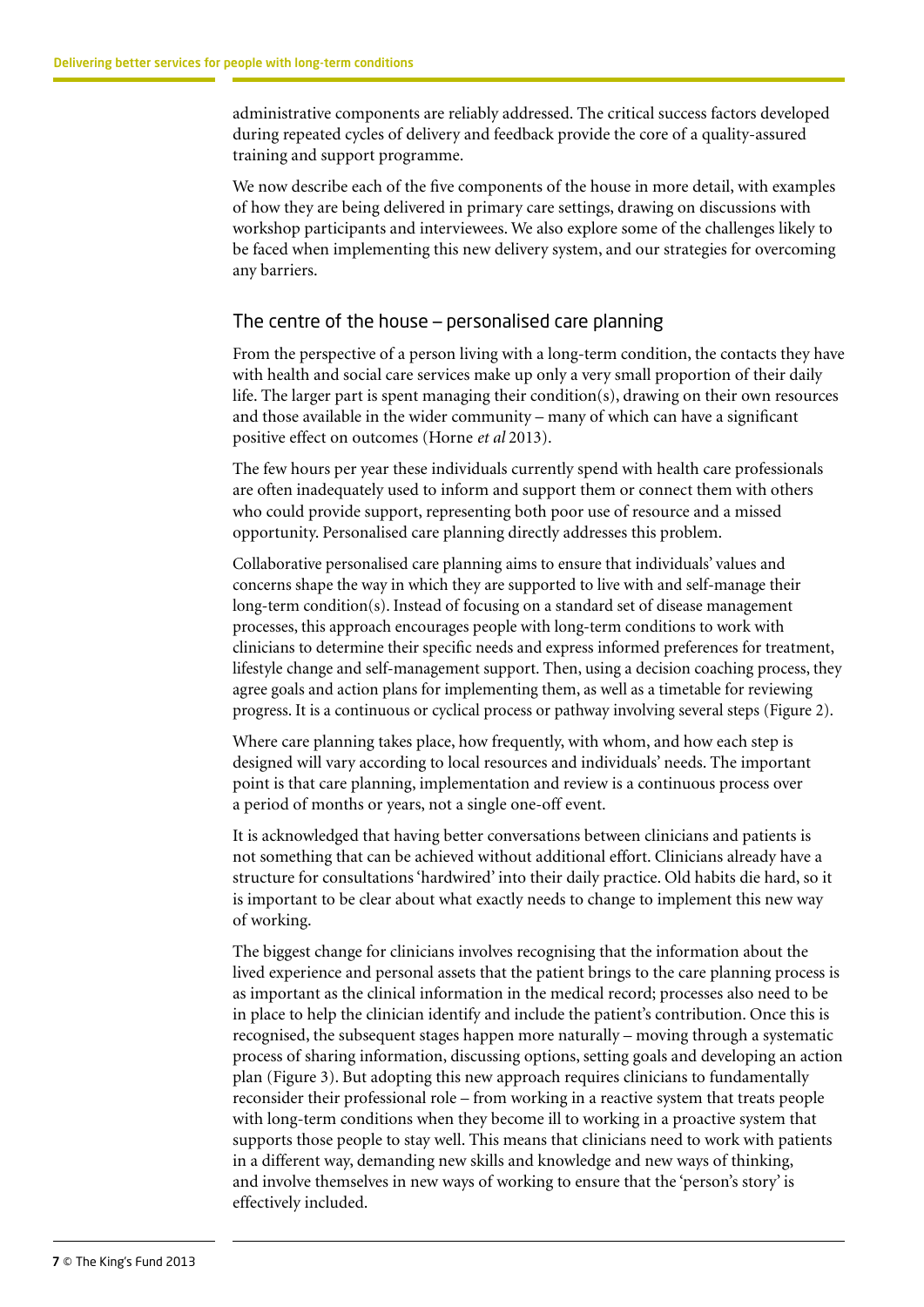

#### **Figure 2** Care planning – a cyclical process

A. Preparation: Patients may be invited to attend a preliminary appointment to check progress and undergo relevant tests, or they may be sent information by post or email to reflect on prior to a care planning appointment.

B. Goal setting: Patients are encouraged to talk about their experience of living with the condition, their beliefs and concerns, their comprehension of and reactions to the information provided, and their values and priorities; patient and clinician then work together to articulate the patient's own goals for the future.

C. Action planning: A plan is jointly developed for achieving these goals, including specific behavioural changes if relevant, what to do if new issues arise and identification of appropriate sources of support.

D. Documenting: These actions are documented for use by clinicians and patients, either as a single shared record or two separate records containing appropriate detail for clinician or patient.

E. Co-ordinating: The clinician is responsible for ensuring that all agreed tests, treatments, education or support packages are available to the patient and provided in a timely and well co-ordinated fashion.

F. Supporting: Patient and clinician agree a schedule for regular, systematic follow-up to maintain progress and contact arrangements should any problems occur.

G. Reviewing: A meeting (face-to-face or remote) during which patient and clinician jointly review progress and plan next steps.



#### Figure 3 The new consultation - a systematic approach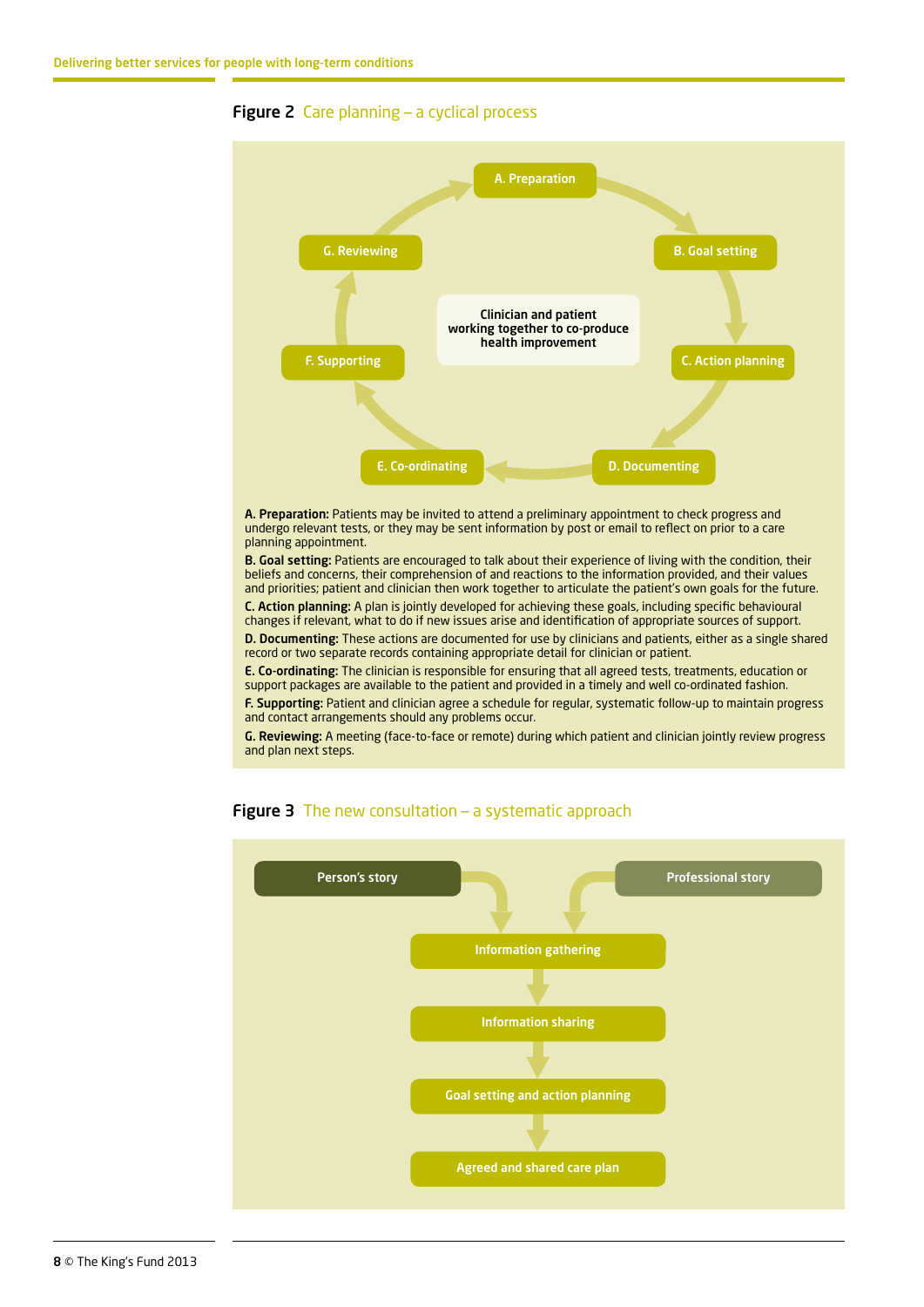Practitioners with experience of using a collaborative approach to care planning emphasised the importance of giving each individual the right amount of time for a consultation, and the benefits of a common approach for those with single or multiple long-term conditions. In some places, care planning is now being used to signpost people to community resources and support and as a first step in designing their personal health budgets.

Clinicians often complain that time pressures get in the way of providing the type of personalised care they would like to be able to deliver. Our informants described contrasting ways of dealing with this problem. For some, it involved careful prioritisation so that the person's most important issues were focused on first, with planned follow-up consultations to deal with secondary issues. For others, it meant offering longer consultations for those who needed them, in the belief that this approach makes the whole pathway more efficient.

#### The right consultation for each patient

Practices involved in the Year of Care programme offered longer appointments for care planning consultations for people with a long-term condition. Most often 20 minutes was sufficient, especially when tests and examinations were performed in advance. A risk stratification approach enabled some to offer 30–40 minute appointments when greater needs were identified.

Nurses took responsibility for consultations with patients whose health condition was relatively straightforward, while GPs dealt with those who had multi-morbidities or more complex problems.

Those who had embraced this way of working wanted more specific help to support those of their colleagues who were struggling to adapt their consultation styles. They also wanted advice on how to help those patients who were finding adopting effective self-management skills and making lifestyle changes especially difficult.

Where care planning had been introduced relatively easily for a single condition such as diabetes, participants reflected on the challenge of doing this at scale if every individual with a long-term condition were to be included, particularly those with mental health issues and learning disabilities.

Participants and interviewees remarked on the extra administrative complexity of organising care planning for people with multiple long-term conditions. While it proved challenging to bring together all the clinical issues for each individual with multiple conditions into one holistic care plan, the potential benefits of doing so were immense.

Many of those we talked to commented on the difficulty of knowing just what was going on in consultations, and whether the way clinicians and patients worked together had really changed. There was a strong demand for better ways of measuring patients' experiences and patient-reported outcomes, so that progress can be carefully monitored.

While in each case an example of success existed somewhere, there can be little doubt that the introduction of care planning on the scale envisaged will require significant changes across primary care practice as a whole.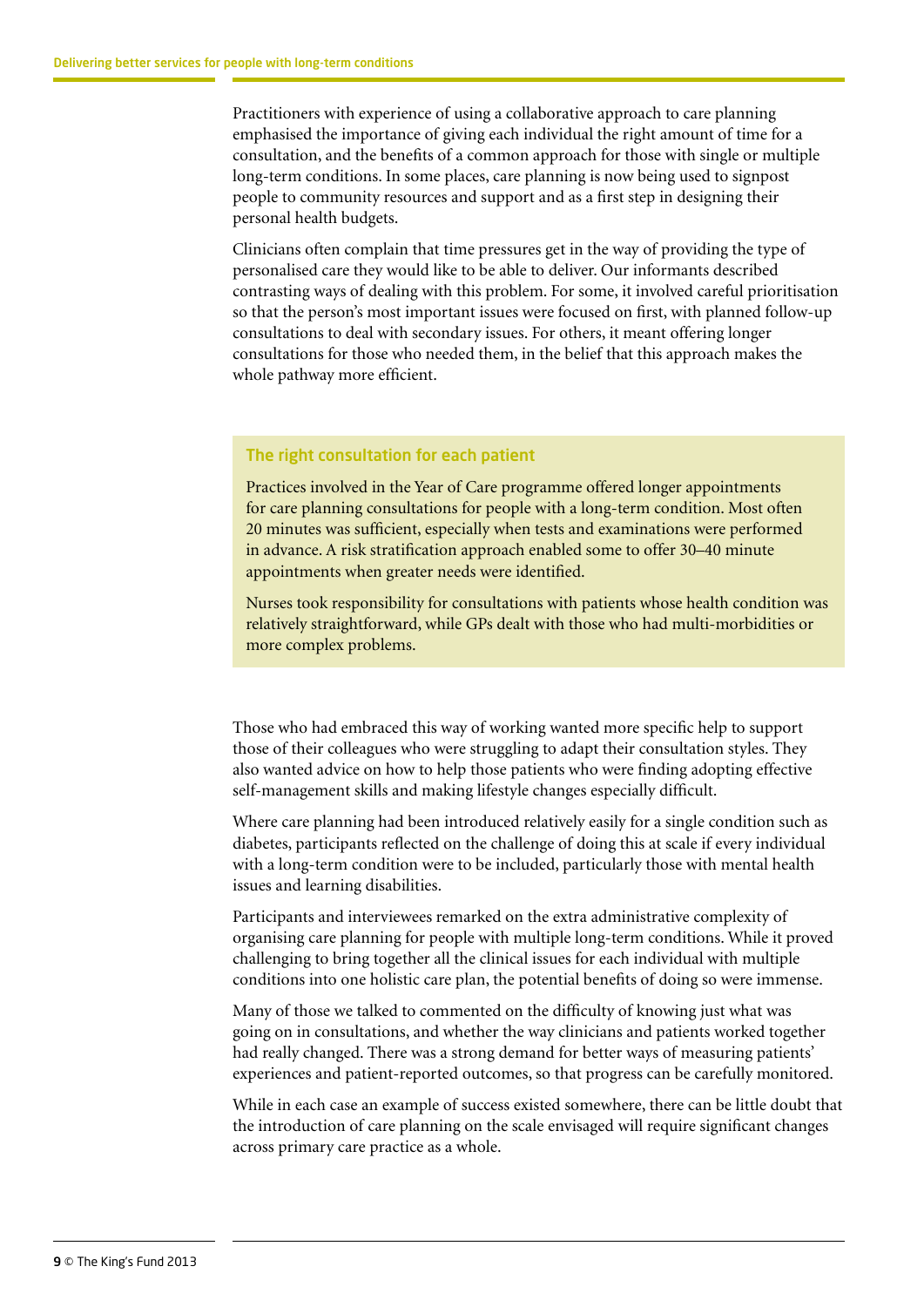#### Integrated health and care planning

Community health teams are using care planning with people with complex problems, linking them to support services in the community. Training in how to do this has been successfully adapted for integrated health and social care teams. This approach has been used for people with cardiovascular conditions, those with chronic obstructive pulmonary disease, and among older people with multiple conditions.

Care planning offers both a personalised solution for each individual and a means of identifying the variety of support needs in a local area. It achieves person-centred co-ordinated care by:

- $\blacksquare$  linking support for self-management with high-quality clinical care
- n co-ordinating health and social care across boundaries and teams
- signposting to community resources, where appropriate.

More profoundly, care planning becomes the pivot that transforms a reactive model of care, treating patients when they are sick, into a proactive one that aims to help people keep active and well for as long as possible.

#### The left wall of the house – engaged, informed patients

Most people want to take more control of their health and would like to be informed and involved in discussions about how to manage any conditions they may have. Patients may not expect to play a leading role in managing their health and reaching shared decisions with health care professionals, so taking active steps to prepare them for this new way of working can be helpful.

While the overall care planning process is cyclical, the need to ensure individual engagement in each care planning 'conversation' led to the key idea of a two-stage process. This involves: (1) actively seeking out the person's views and providing them with personalised information in the form of prompts, decision aids and reflective sheets; and (2) building in time to reflect and discuss with family and friends before the consultation itself.

The sharing of information in the 'two-stage' consultation was highly valued. This means the conversation starts with both parties being better informed. For some, this involved collating and sending out test results and explanations, as in the original diabetes pilot; for others, signposting to tailored information prescriptions or patient decision aids that focus on a planned area of discussion helped to prepare patients for an active role in the care planning process. Patients are encouraged to come with a list of issues or concerns they would like to discuss with the health professional. This can then be used to set the agenda for the care planning consultation.

#### Agenda setting

[Bolton Primary Care Trust](http://www.designcouncil.org.uk/case-studies/diabetes-management/the-first-idea/) worked with the Design Council to develop a set of 40 agenda cards that patients could use to describe how they feel about having diabetes. These helped to bring out the hidden dimensions of the challenges of self-care and allowed clinicians to spend less time on diagnosis and more time on co-developing and agreeing a care plan.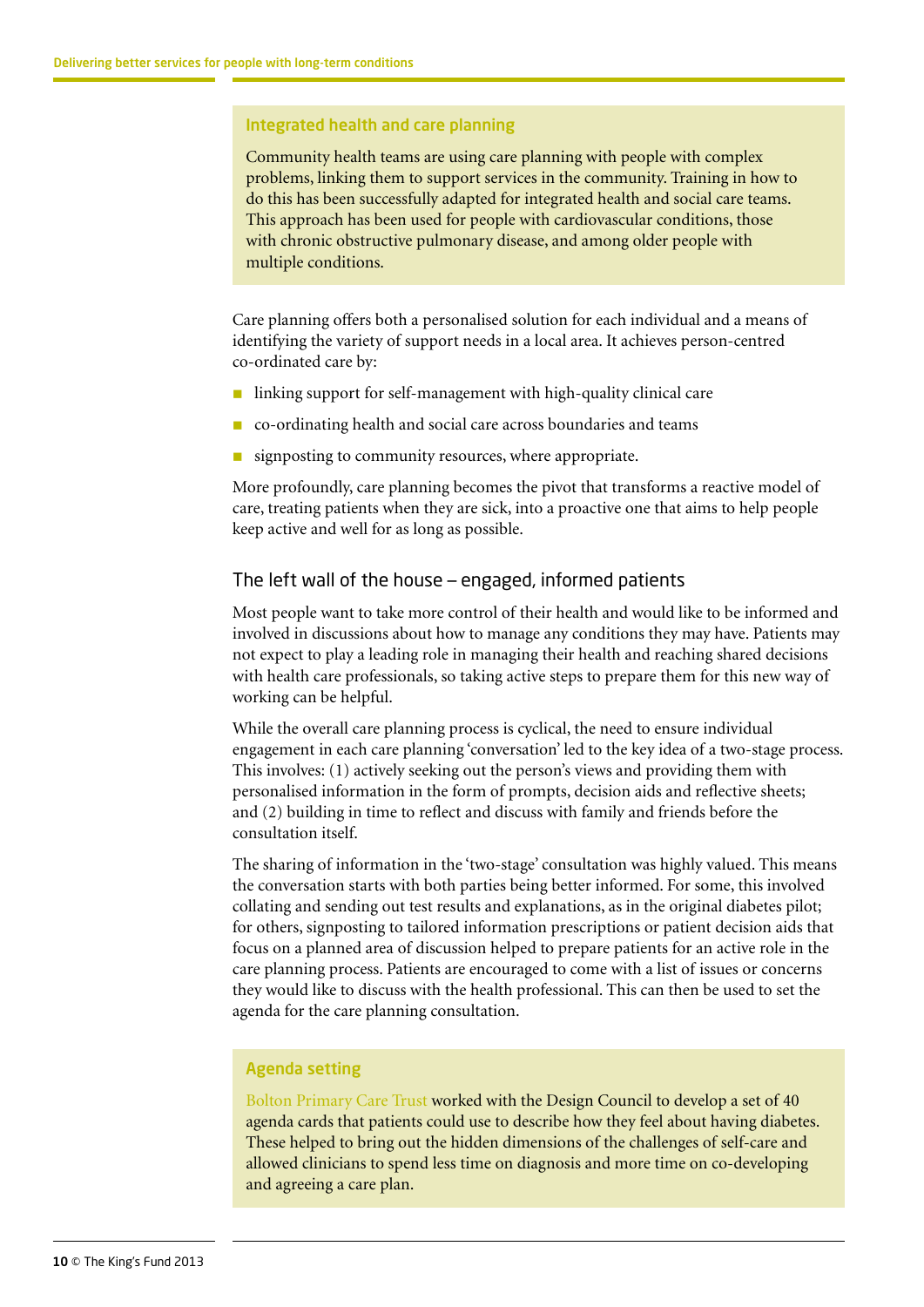Primary care teams have developed a number of pre-consultation tools, including questionnaires, reflection sheets and patient decision aids for consultations where specific decisions have to be made.

#### Decision support

The [Pennine MSK Partnership](http://www.pmskp.org/) is a service set up in conjunction with NHS Oldham to provide an integrated care pathway for people with musculoskeletal problems. The team is led by two GPs with an interest in rheumatology, and a nurse consultant.

Referral to the team triggers access to specially designed decision aids that tell patients about different options for managing their condition, and the pros and cons of each option. This prepares them for an active role and encourages shared decision-making.

A number of evidence-based patient decision aids are now freely available on websites such as [NHS Choices](http://www.nhs.uk/Pages/HomePage.aspx) and [Patient.co.uk](http://www.patient.co.uk/).

Collaborative care planning is not confined to primary care; secondary care clinics can make good use of it too.

#### Care planning in secondary care

Care planning using a two-stage process is now established in routine diabetes outpatient clinics and specialist insulin pump clinics for people with diabetes in [Nottingham City Hospital.](https://www.nuh.nhs.uk/our-services/services/diabetes/) Specialist staff and health care assistants as well as patients are enthusiastic about the improved teamwork that has resulted from working and training together in this new way.

Some patients may need additional support to enable them to become effective self-managers. This might include referral to structured education programmes, such as [DESMOND](http://www.desmond-project.org.uk/) for type 2 diabetes, or six-week generic self-management courses such as those run under the auspices of the [Expert Patients Programme](http://www.expertpatients.co.uk/). Such courses can help people to develop practical skills and strategies for dealing with the emotional and psychological impact of living with a long-term condition.

In addition to the educational impact of courses, many patients value the social support gained from meeting other people who are living with a long-term condition. Referral to community or self-help groups can serve the same function. Self-help groups have the added advantage of being user-controlled and not time-limited.

Outside a care planning format, other approaches to encourage effective involvement have been developed, including record access schemes such as [Patients Know Best,](http://www.patientsknowbest.com/) or social marketing campaigns such as [Ask 3 Questions](http://shareddecisionmaking.health.org.uk/approaches-and-activities/case-studies/ask-three-questions/) (*see* box on p 12), both of which are designed to legitimise the patient's role as an active partner or co-producer in managing their health.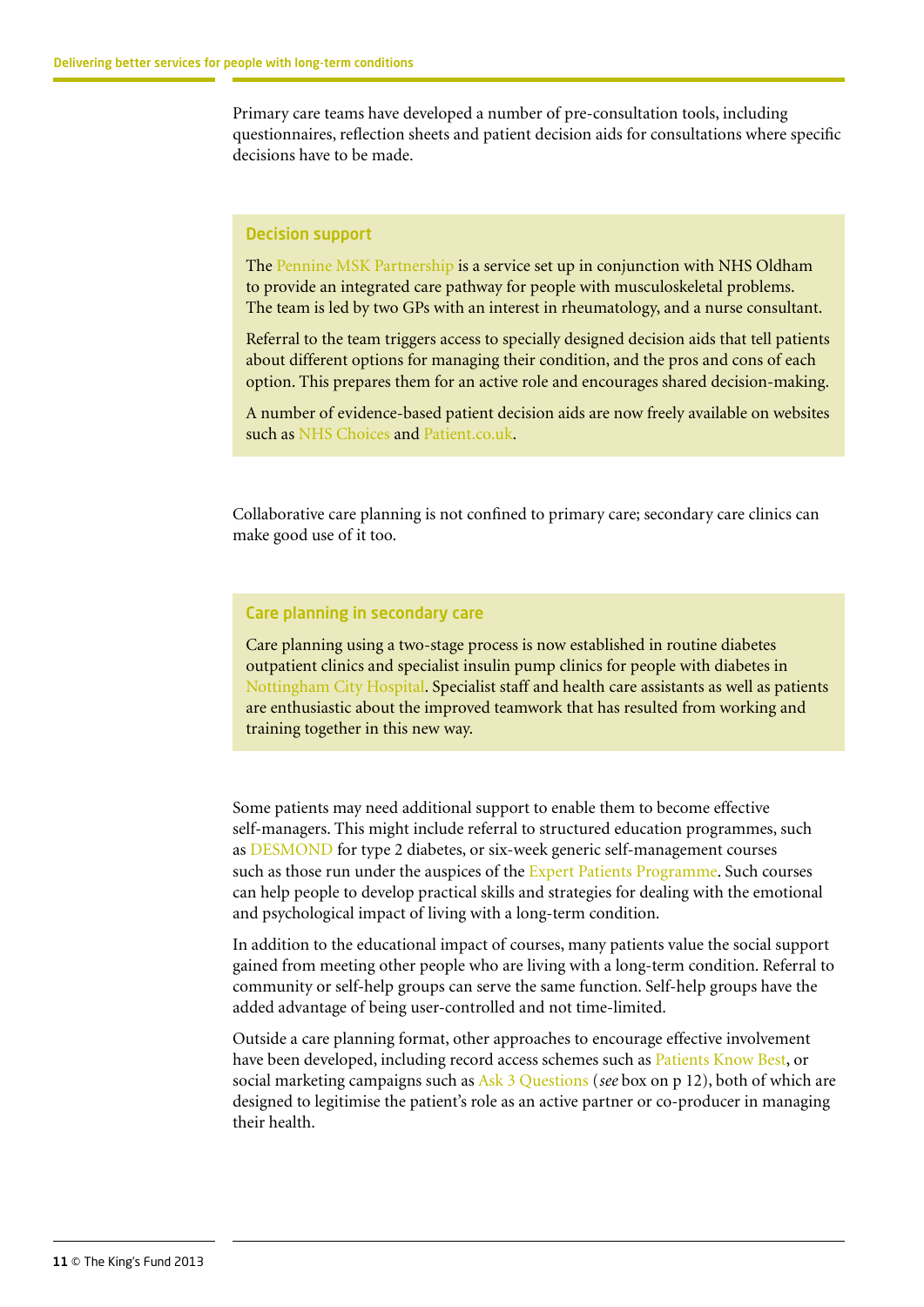#### Social marketing

Practices in Newcastle and Cardiff involved in the Health Foundation's [MAGIC](http://www.health.org.uk/areas-of-work/programmes/shared-decision-making/) (Making Good Decisions in Collaboration) project and those involved in the Right [Care Shared Decision Making](http://www.rightcare.nhs.uk/index.php/shared-decision-making/) programme distributed leaflets encouraging patients to ask three questions about their treatment:

- **n** What are my options?
- What are the pros and cons of each option for me?
- How do I get support to make a decision that's right for me?

These were accompanied by a [video](http://www.newcastle-hospitals.org.uk/patient-guides/making-decisions-about-care-and-treatment_how-can-i-be-involved.aspx) in which patients talked about how they used these questions to understand their care and get more involved. The video could be accessed on Newcastle Hospital website and was played in practice waiting areas.

Various strategies have been used to encourage patient participation, including making information available about care planning and how people can be involved (either by letter or using display screens in waiting rooms), and engaging the wider community, local champions and faith groups.

People told us that the greatest barrier to getting these approaches more widely adopted was negative attitudes on the part of health professionals. Health and social care professionals may also be unaware of local community and self-help resources and their potential benefits. However, experience at a number of sites demonstrated that these attitudes could be overcome, given the right support and training. Many primary care sites and CCGs have produced directories of community resources to aid information exchange and referral.

#### The right wall of the house – professionals committed to partnership working

Health care professionals who do things *with* people rather than *to* them can achieve so much more, but this is not sufficiently emphasised in most training programmes. On first hearing about the collaborative partnership approach required for personalised care planning, many clinicians say 'we do that already'. However, those who attend development workshops or training courses quickly learn that there are things they can improve on. Often they find that their usual consulting style is not as collaborative as they thought it was.

Recognising the central role of patients in the day-to-day self-management of their conditions, and the professional's role in supporting each patient to develop the knowledge, skills and confidence to be an expert self-manager, is the first step to professional engagement.

Clinicians need to learn to practise a consulting style that is curious, supportive and non-judgemental, which uses problem-solving and coaching techniques, and contains the following elements (Coulter and Collins 2011):

- **n** developing empathy and trust
- negotiating agenda setting and prioritising
- sharing information
- n challenging and re-attributing unhelpful beliefs
- communicating and managing risk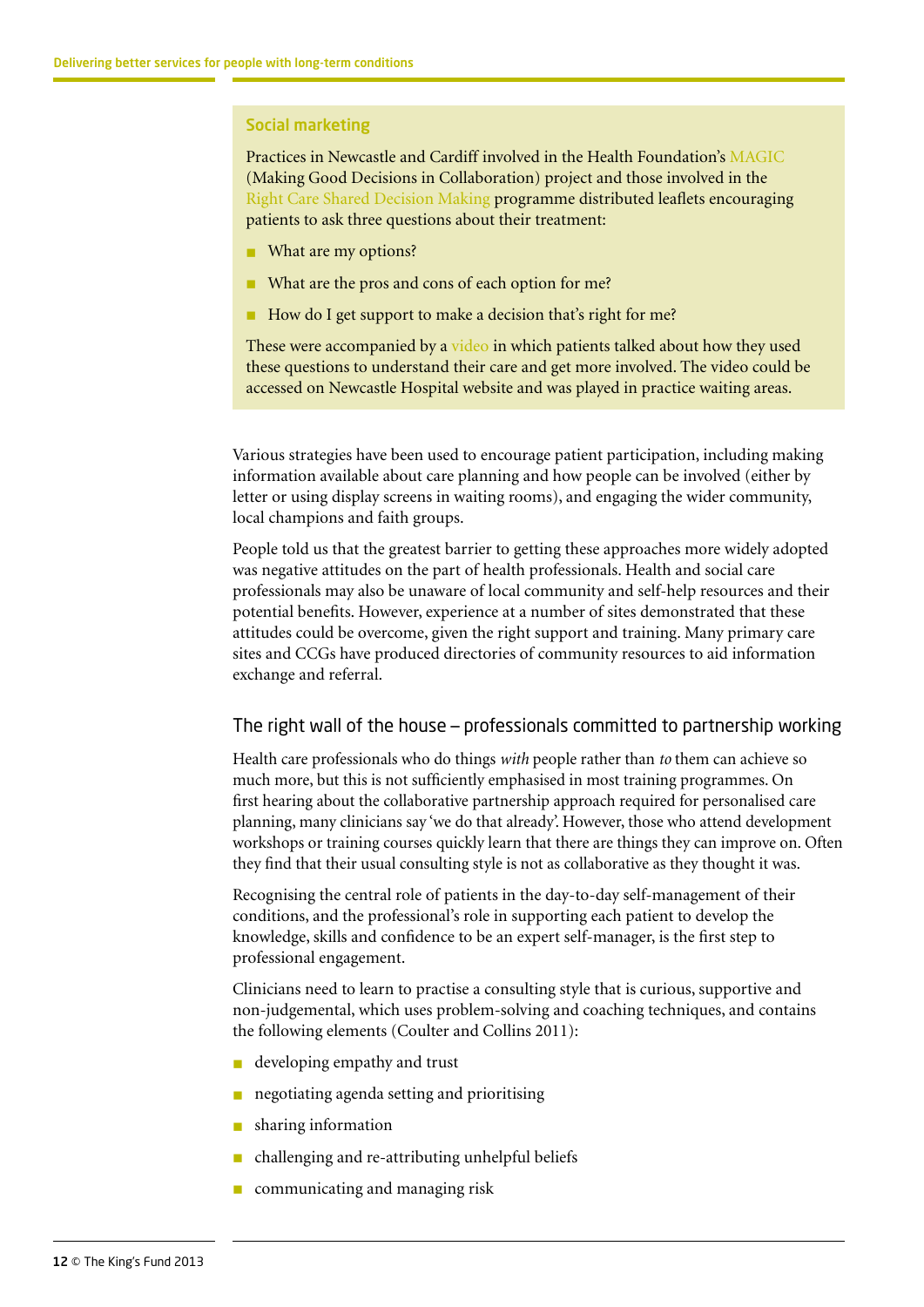- $\blacksquare$  supporting deliberation
- summarising and feeding back
- developing action plans collaboratively
- documenting agreed actions
- providing practical and emotional follow-up support.

Judicious use of role play, feedback, self-assessment and lay involvement in skills workshops can help to create those 'light bulb' moments that are the important first step towards developing new attitudes and a commitment to learning new skills. Training together as a team or with specialist colleagues can provide an environment that is conducive to change and improves partnership working with colleagues too. The good news is that once professionals are engaged in shared decision-making with patients and actively supporting them in self-management, they often describe it as a better way of working. Positive feedback from patients in the form of questionnaire responses reinforces the benefits of adopting the approach.

#### Developing care planning skills

Newcastle West Clinical Commissioning Group has provided care planning training for GPs across all their 18 practices as part of a [People Powered Health](http://www.nesta.org.uk/areas_of_work/public_services_lab/health_and_ageing/people_powered_health) project. The Year of Care programme team adapted the training to cover mental health issues because these tend to get forgotten when staff focus on physical health.

Role play and interactive DVD exercises were used to create the 'light bulb' moments when participants realise that, contrary to what they think about involving patients in their care, they are not 'doing it already'.

Effective leadership from professional bodies will be key to embedding the type of culture change that is needed if personalised care planning is to become the norm. Until recently, these bodies were disappointingly slow to adopt a leadership role in this area; but a few colleges and professional societies have begun to lead the way.

#### Clinical leadership

The [Royal College of General Practitioners](http://www.rcgp.org.uk/clinical-and-research/clinical-resources/care-planning.aspx) has announced that care planning is a quality marker of best practice in the 21st century. It is embarking on an ambitious programme to embed care planning across general practice, starting with the creation of communities of practice (each involving 6 to 12 general practices) working on specific clinical conditions. Ultimately, the aim is to develop a model that works for patients with multi-morbidities and ensures that the competencies to deliver care planning are incorporated and assessed in professional training.

Meanwhile, the [Royal College of Physicians](http://www.rcplondon.ac.uk/) has appointed a fellow in shared decision-making with a remit to introduce the concept to each of the college's specialist societies and their members, and to share good practice.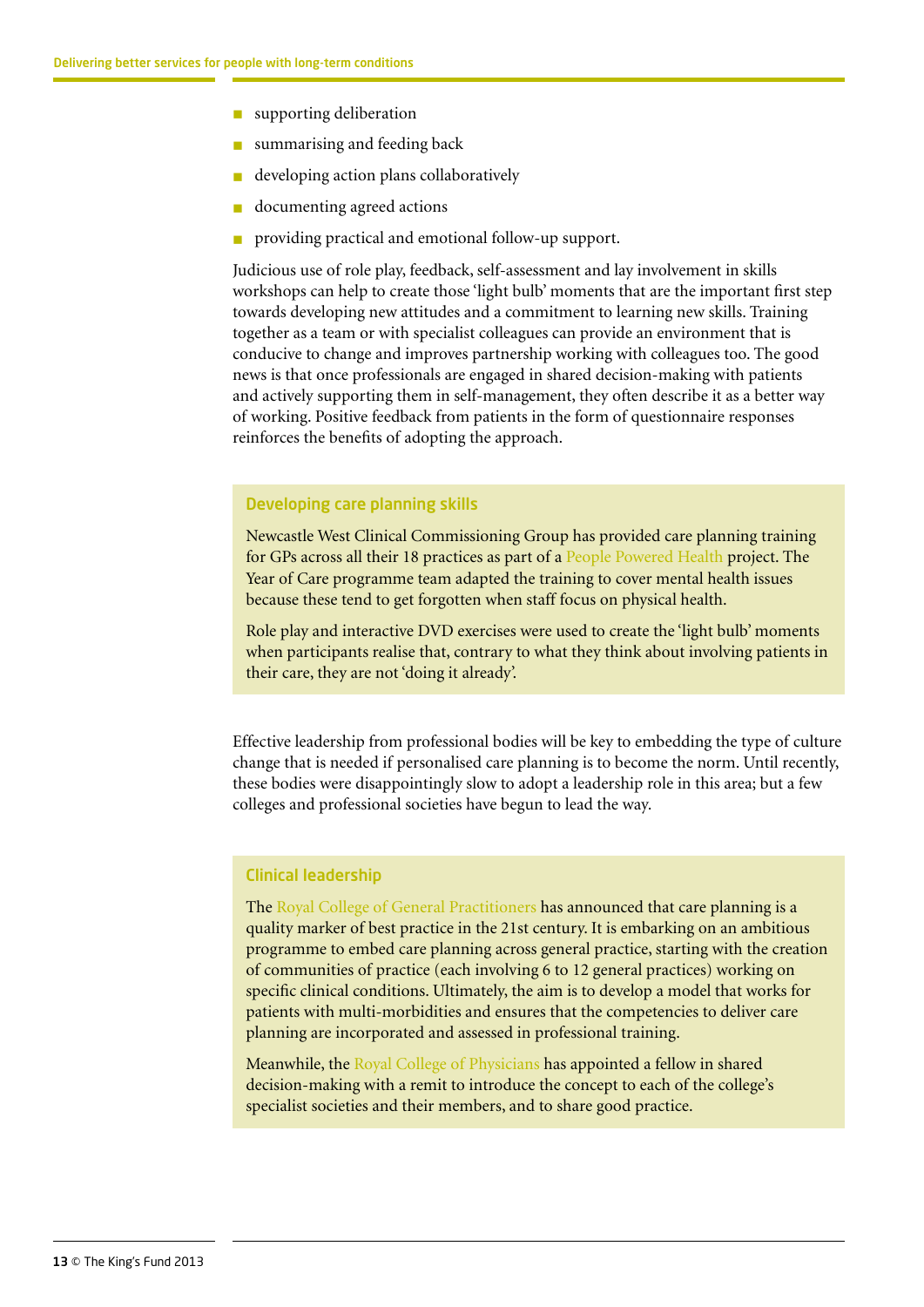Numerous courses are now available for clinicians as well as patients, covering a wide variety of competencies relevant to the management of long-term conditions, but these are of variable quality. Courses that combine a challenge to traditional attitudes and behaviours with providing a safe environment in which to practise new skills and identify the type of procedures and system changes that are needed have had a strong impact on professional behaviour.

#### Quality assurance

The [Quality Institute for Self Management Education & Training](http://qismet.org.uk/) (QISMET) is an independent body that sets standards and certificates providers of training in self-management, patient education and self-care. QISMET certification covers all aspects of managing and running high-quality education programmes. It is currently developing standards for self-management support services.

#### The roof of the house – organisational processes

Many of the primary care teams involved in the Year of Care programme found that they needed to adapt their clinic infrastructure and working practices. Some made significant changes to the way the workforce was deployed, with more support for administrative and task-based roles to free up clinical staff for the longer consultations that were needed.

The ability to record, analyse and use information in new ways is another key aspect in making the system work efficiently, ensuring that patients receive the right level of support. For primary care teams, this means knowing their practice population and ensuring that they have the capacity to identify people who should be invited to attend for care planning consultations. This may involve reviewing and upgrading IT systems in a number of respects: to check contact details; for risk stratification and identification; to merge results into personalised letters; to facilitate the administration of linked appointments; to send out prompts, test results, information prescriptions or decision aids; to record patients' goals; and to ensure that summaries and plans are available in written as well as electronic form, for use by patients as well as clinicians.

Participants reported numerous successes in solving practical issues in specific areas such as coding, putting decision aids on the web, developing recall systems and 'navigators', and using measurement routinely. This provides considerable experience on which to build a sophisticated suite of support tools.

#### IT systems

Practices in Kirklees, West Yorkshire, tested IT templates that enable individuals' goals and action plans to be incorporated into the clinical record alongside traditional test results. This demonstrated the potential to stimulate practice improvement as well as feed into local commissioning plans for community support.

People at the top of the long-term conditions pyramid (Figure 4) – those with complex needs who have the highest risk of needing more intensive care and support – tend to be high users of both health and social care. In many places, they have to undergo multiple assessments by different health and social care professionals who do not communicate with each other. Integrated record systems, data-sharing and pooled budgets are the basic building blocks of a more joined-up system that should provide less fragmented care.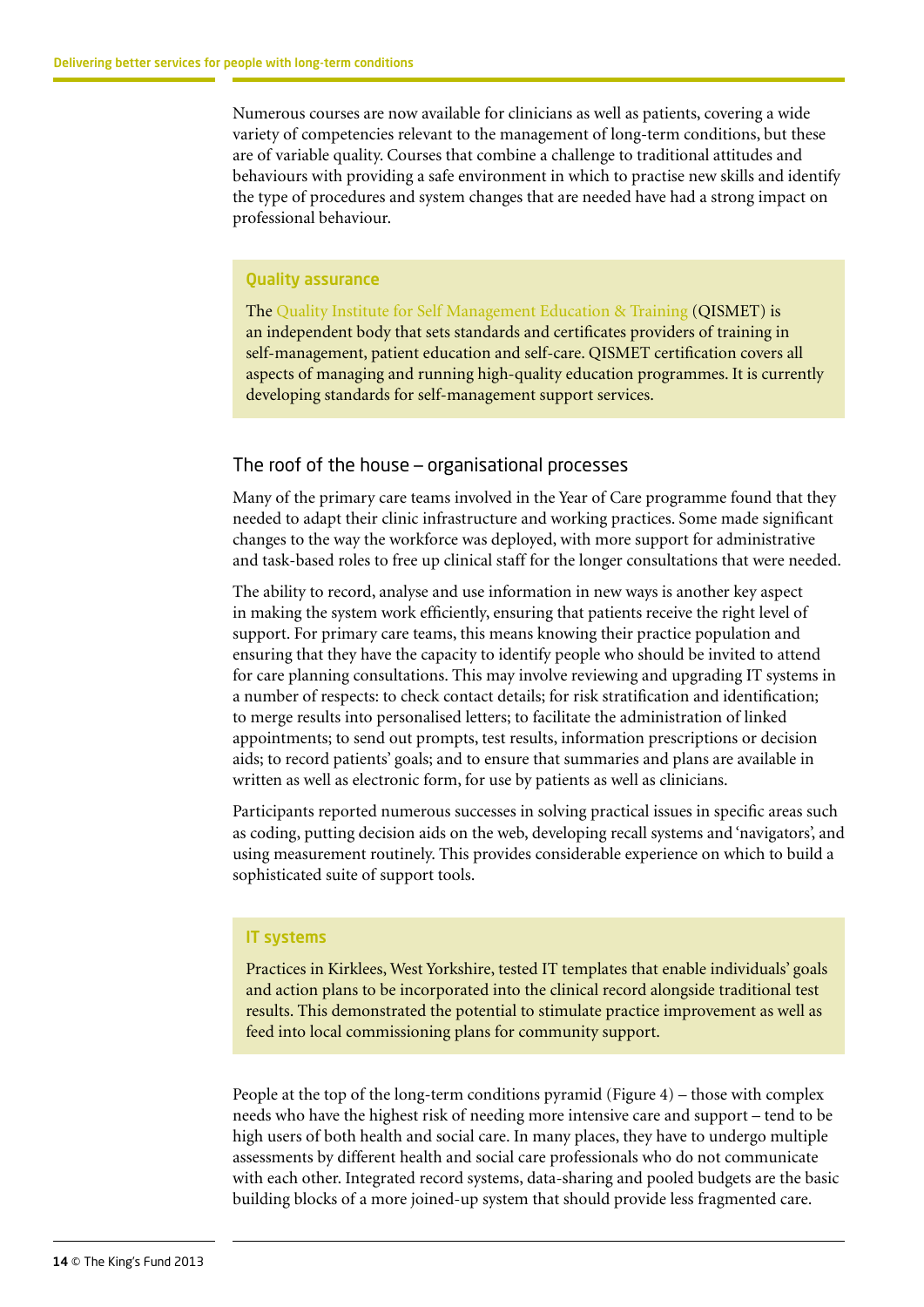#### Data-sharing

[Cumbria Partnership NHS Foundation Trust](http://www.cumbriapartnership.nhs.uk/) has made significant investments over three years to build robust IT systems that allow data-sharing. As a result, 90 per cent of their general practices and community services now use the same system. Clinical information can be shared across the local health economy, and it is also possible to link with social care data.

However, despite these successes, IT issues remained the biggest challenge for participants, after professional engagement.

Risk stratification and case-finding systems use a combination of hospital and primary care data to predict the likelihood of hospital admission, but some of our informants felt that linking in social care data would produce a more complete picture of what is going on across their locality. This might enable commissioners to integrate care and target resources more accurately. The gold standard would be fully interoperable systems that allow data to be shared between different local services.

A basic issue for many of those we spoke to was how to ensure that the administrative and recording functions to support care planning were incorporated as standard in electronic health record systems; no one had achieved this completely.

#### The foundations of the house – responsive commissioning

Many commissioning bodies see considerable potential for improving efficiency by reducing demand for unscheduled hospital admissions and accident and emergency (A&E) attendances. Primary care trusts (PCTs) and now CCGs are making extensive use of predictive modelling tools to identify needs and target people at high risk of hospital admission in an attempt to control costs – focusing on the top of the long-term conditions pyramid (Figure 4).



#### **Figure 4 Matching support to needs**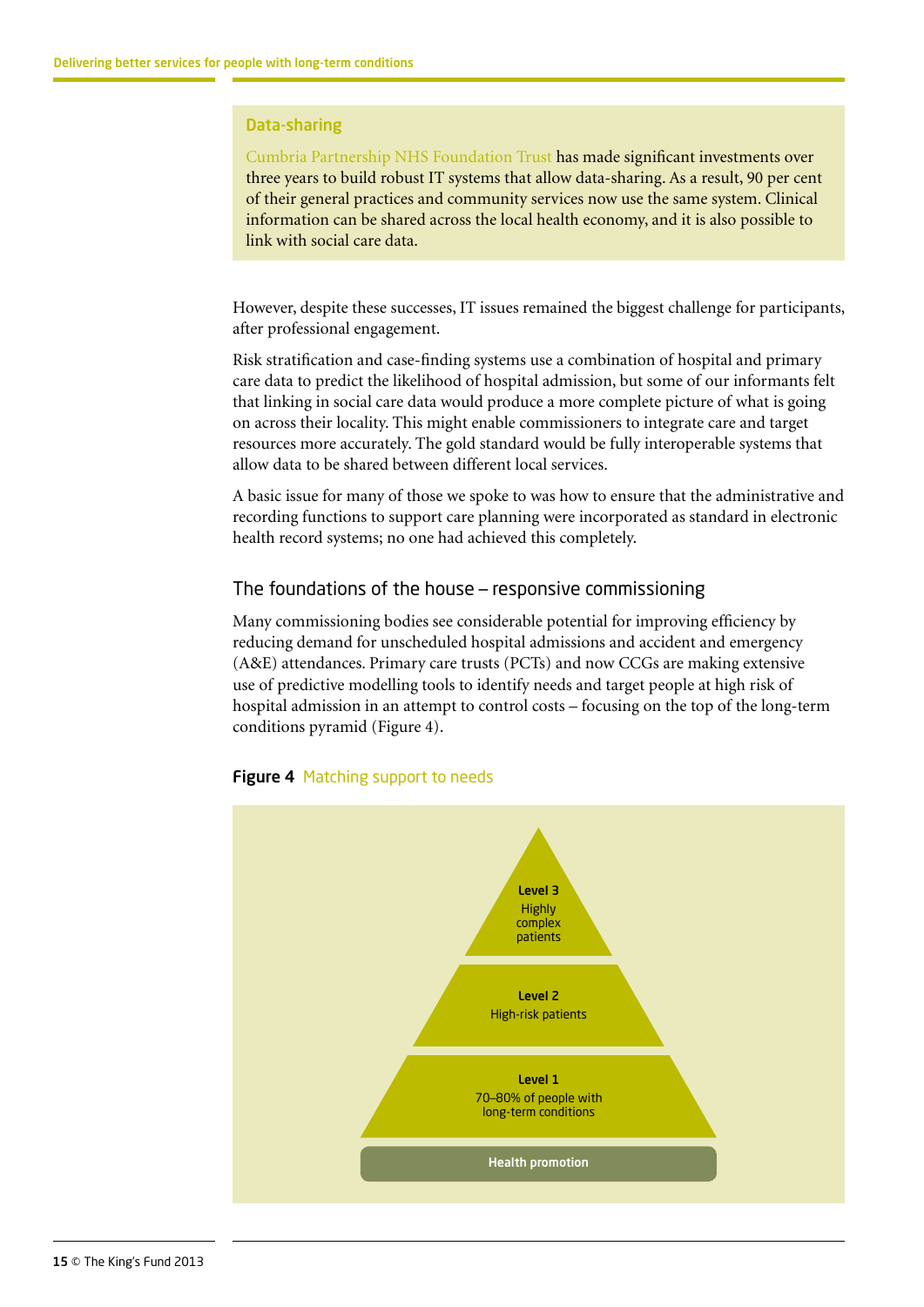A high-risk approach can be a good place to start; frail older people in particular and those approaching the end of their lives have an important need for special support in their own right. But since these groups comprise a relatively small proportion of the local population, targeting a much wider group with preventive care and self-management support is probably a better way to achieve benefits that are measurable across a local health economy (Roland and Abel 2012). A comprehensive strategy for *all* people with long-term conditions based on a common approach is what concerns us here.

The house of care model integrates personalised care planning for individuals with responsive commissioning for populations. Individual needs and choices identified during the care planning process (micro-level commissioning) are aggregated to provide a local commissioning plan (Figure 5). In this way, commissioners can match services to their population as well as to each person.



#### **Figure 5** From care planning to population commissioning

The support needs identified during the care planning process may not be confined to those normally supplied by traditional health services; community and self-help groups can often provide the type of support to people with long-term conditions that statutory services tend to ignore (Diabetes UK 2011). Examples include cookery classes to help those struggling to eat a healthy diet, gardening projects to encourage physical exercise, volunteer befriending schemes to combat social isolation and loneliness, advice centres, and peer-led self-help groups.

This type of 'social prescribing' depends on staff having good knowledge of what services are available in their local community. Mapping local community groups and services into electronic health directories to facilitate signposting and referral is an important component of the house of care.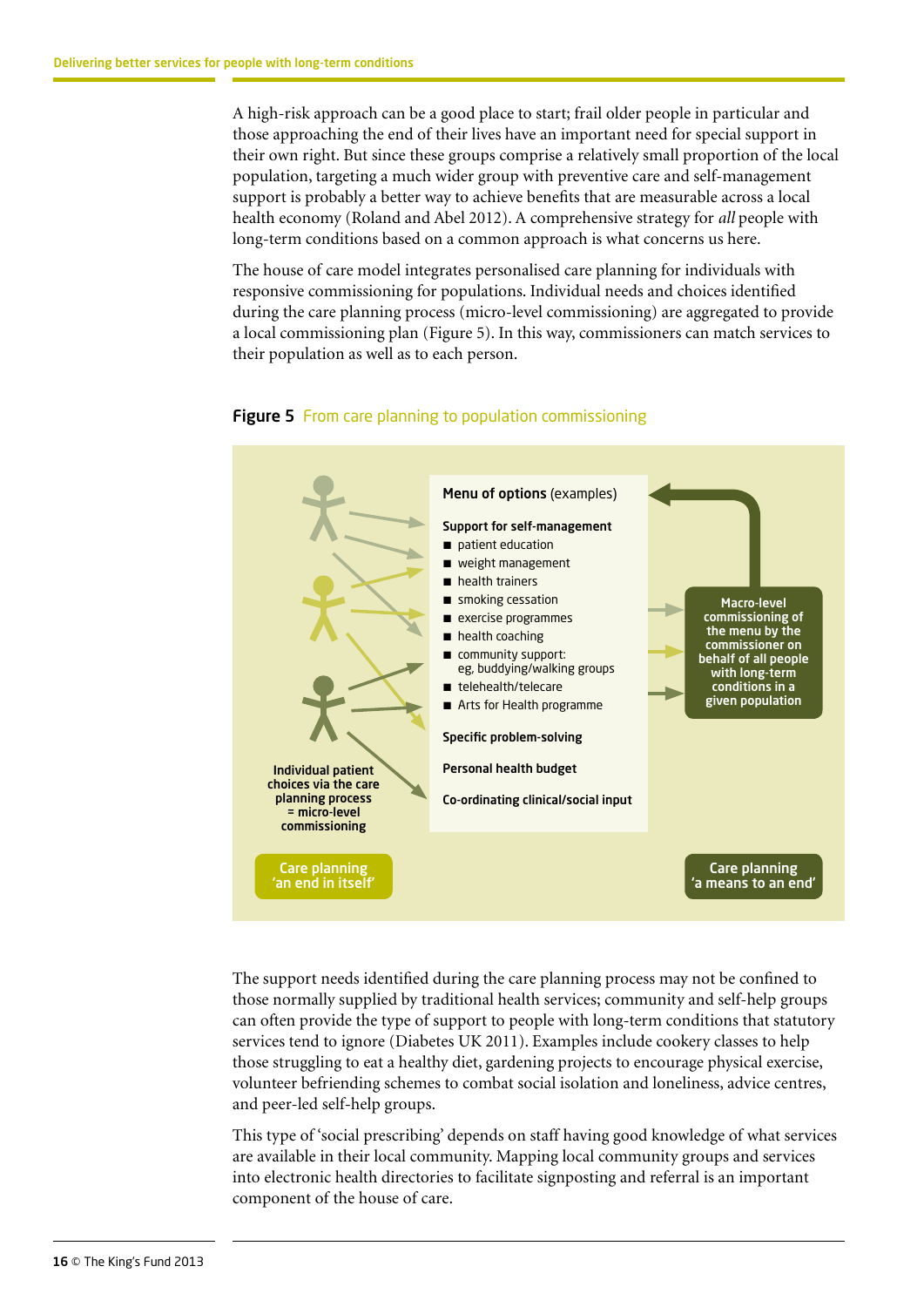In some places, community health trainers are being commissioned to offer direct information and support where needed (*see* box).

#### Community health trainers

[HealthWORKS Newcastle](http://www.hwn.org.uk/) has recruited and trained local people to work as community health trainers, providing a variety of support services for people with long-term conditions. For example, health trainers help patients attending the lipid clinic at Newcastle's Royal Victoria Infirmary to improve their lifestyle by linking advice and practical support around smoking, stress, diet, alcohol, physical activity and obesity.

Other community health champions, based in local primary schools, are working with parents to tackle priority issues such as child health and obesity.

#### Encouraging self-help

[Self Help Nottingham](http://www.selfhelp.org.uk/) has more than 30 years' experience of supporting self-help groups for people with various long-term conditions in Nottingham and across the rest of England.

In addition to helping more than 200 groups to get established, including finding funding, organising publicity and campaigning, they provide training courses for staff in the principles and practice of shared experience and self-care support.

They are also working with CCGs, local authorities and voluntary organisations, helping them to create supportive environments for self-help groups and to systematise self-care support provided by self-help groups and the third sector.

Aggregating the support needs identified by individuals into a commissioning plan for a locality requires robust electronic records and systems for data-sharing. It also requires the identification of a portfolio or menu of local services for people to choose from and a willingness on the part of commissioners to fund non-traditional services. This might include a wide variety of options, from telehealth to peer support, depending on local requirements (Diabetes UK 2011).

Recent evidence suggests that encouraging greater emphasis on anticipatory care, better support for self-management and better use of community assets could create greater value at lower cost than is possible with the current fragmented network of services. Nesta, a UK charity that promotes innovation, has estimated that this could produce savings of around £4.4 billion per year if fully implemented (Morioka *et al* 2013). The evaluation of the [Personal Health Budgets](http://www.personalhealthbudgets.england.nhs.uk/) pilots found that a personalised approach had significant positive effects on patients' quality of life and emotional wellbeing (Forder *et al* 2012).

However, these optimistic conclusions were not reflected in the findings of several other recent studies of self-management support (Bardsley *et al* 2013; Kennedy *et al* 2013; Bucknall *et al* 2012; Fan *et al* 2012). This may be because specific components – for example, patient involvement in goal setting and action planning – were not given sufficient priority in the evaluated programmes, or it may be due to the difficulties inherent in implementing the type of whole-system change that we believe is necessary.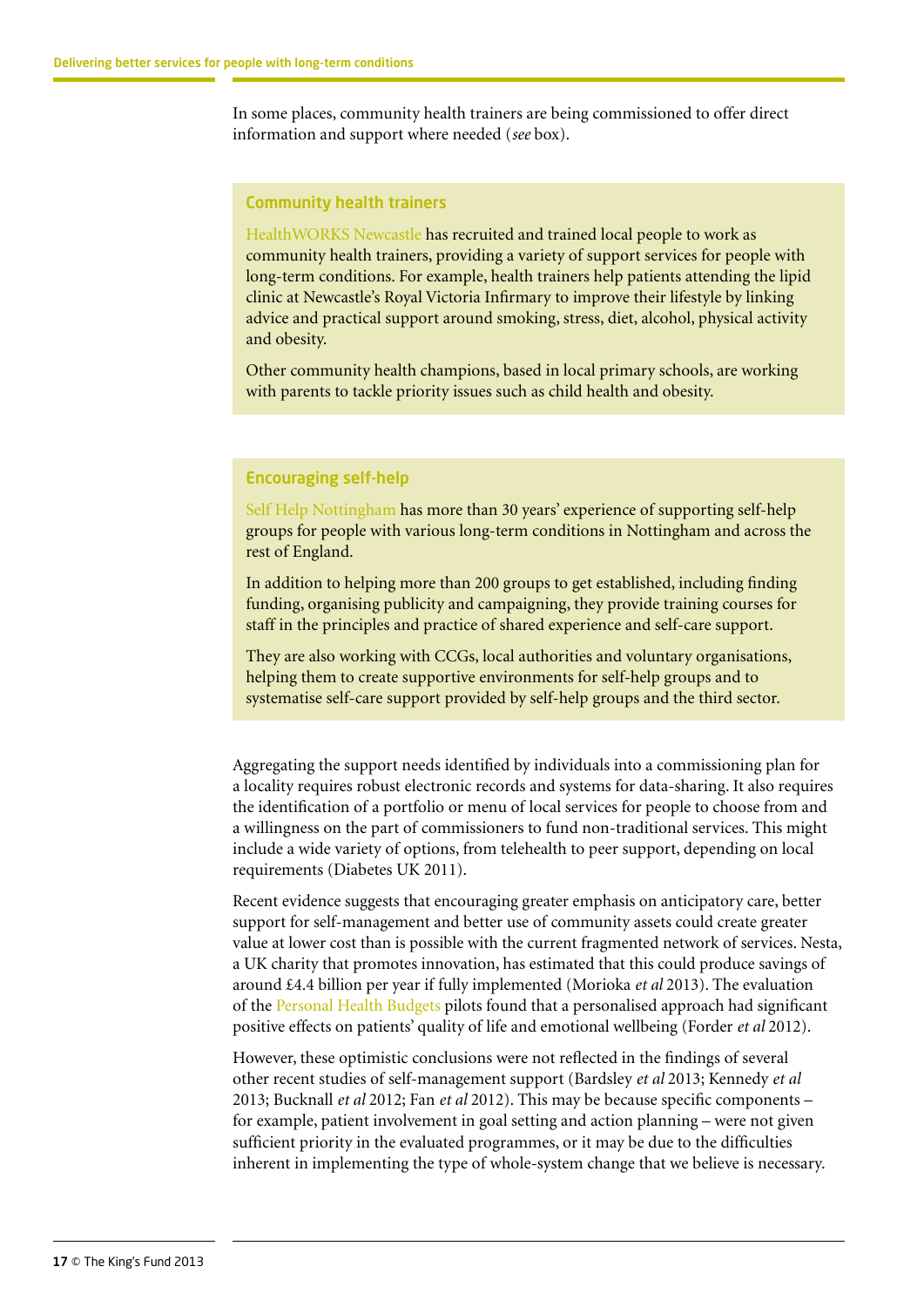At a local level, the importance of human factors cannot be overstressed. Disappointing results from some telehealth schemes underline the folly of assuming that the answer lies simply in the provision of more technical tools and kit, or relying on single interventions without taking account of the local context and the need for system change (Steventon *et al* 2012). Care planning should be monitored to check that it is being practised as intended, and commissioners will need to ensure that the menu of care and support services is relevant and up to date. The importance of a systematic process to sustain this and to link the whole model together, in the form of steering groups and practice facilitators, cannot be overemphasised.

The NHS is awash with small-scale improvement initiatives, but care planning and self-management support needs to be implemented across multiple organisations covering much wider geographical areas if it is to make a real impact. Success depends on building effective local partnerships between NHS, social care, public health and community organisations and, where necessary, provision of appropriate support from NHS England and other national bodies.

CCGs will need to be ambitious if they are to change traditional ways of working and realise the benefits in terms of better outcomes and greater value for money. Our informants assured us that many organisations are keen to raise their game in this way, and there are several examples of ambitious strategic plans that are in the process of being implemented.

#### Investing for change

[Cumbria Clinical Commissioning Group](http://www.cumbriaccg.nhs.uk/index.aspx) has committed  $\pounds1$  million per year over the next three to five years to fund training and skills development for the care of people with long-term conditions, including improvement collaboratives, train the trainers programmes, pathway development, capacity-building, and management support for change and innovation.

#### Developing integrated systems

[Kent County Council](http://www.kent.gov.uk/) aims to provide anticipatory care for people at the highest risk by integrating health and social care. The local authority is working closely with NHS organisations to apply integrated health and social care assessment and personalised care planning, using mechanisms such as pooled budgets, integrated practitioners, integrated personal health and social care budgets, patient-held records and linked data systems.

#### Monitoring progress

Use of appropriate metrics for monitoring progress is essential in any quality improvement programme, and the house of care model is no exception. The methods may include obtaining systematic feedback from patients using validated questionnaires to check that they are being involved in developing their care plans. Once there is agreement on goals and these are linked to reliable measures, then incentives can be put in place to encourage improvements. Many of the groups we spoke to had struggled to find locally appropriate measures that could be easily applied, analysed and fed back.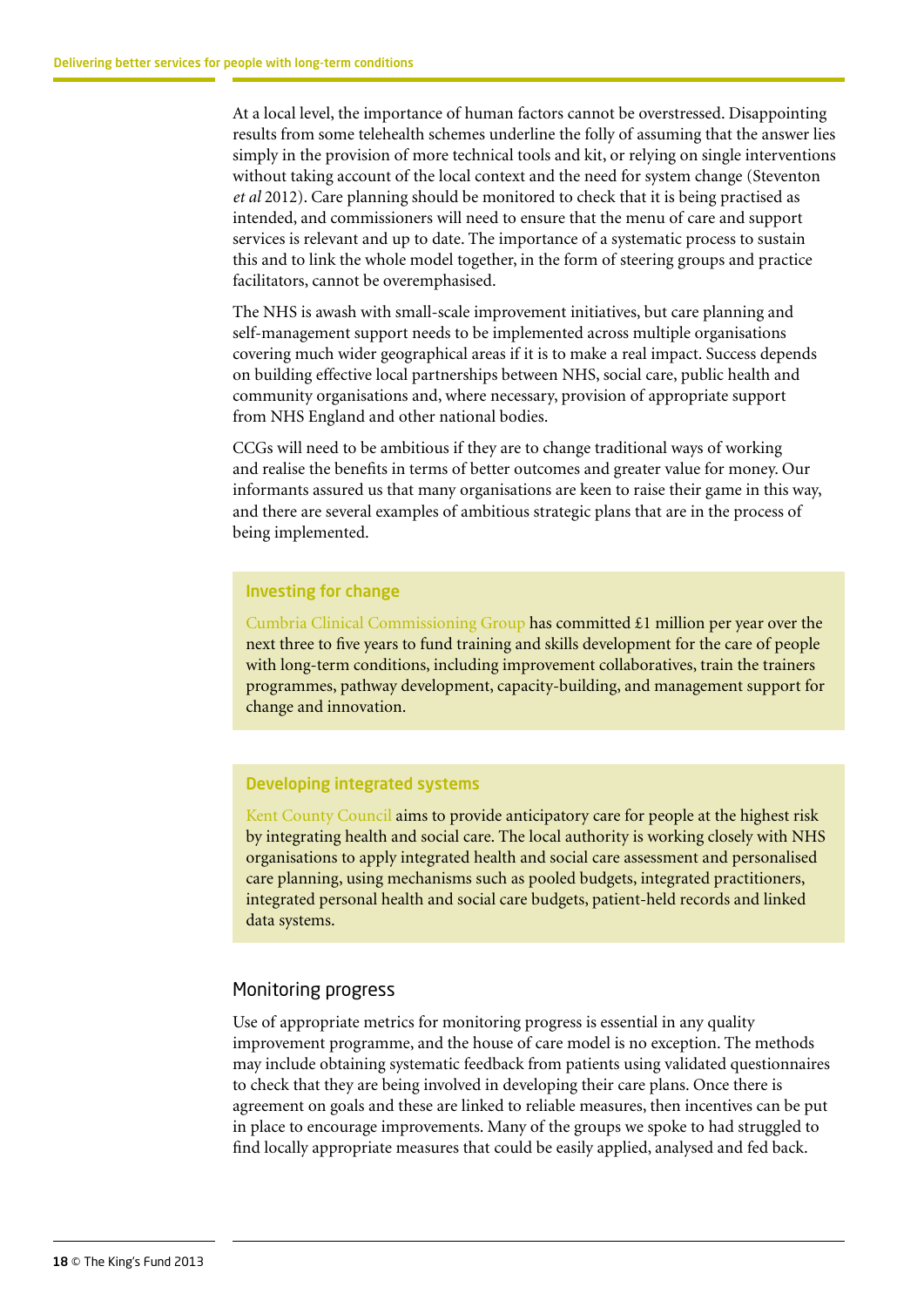#### Metrics to incentivise improvements

The [Personal Health Budgets](http://www.personalhealthbudgets.england.nhs.uk/) pilot sites agreed to measure the effects of budgetholding on bio-medical markers and hospital admissions. No changes were observed in the clinical indicators, but admission rates reduced significantly and patients' quality of life and emotional wellbeing improved (Forder *et al* 2012).

Measurement was also an important feature of [AQuA's Shared Decision Making project](http://www.advancingqualityalliance.nhs.uk/sdm/), where several patient questionnaires were used to monitor progress, none of which was entirely satisfactory. Those involved in the [MAGIC](http://www.health.org.uk/areas-of-work/programmes/shared-decision-making/) programmes in Newcastle and Cardiff developed special codes that were incorporated into EMIS software packages to monitor shared decision-making consultations.

In some cases, Quality and Outcomes Framework (QOF) scores may be sufficient. For example, Tower Hamlets practices were delighted to find that they moved from the bottom of the league table for diabetes care to very near the top after introducing care planning.

The purpose of personalised care planning is to ensure that people with long-term conditions are given personalised support to develop the knowledge, skills and confidence they need to effectively manage their health. Several instruments have been developed to measure these attributes, including the Patient Activation Measure (PAM) (Hibbard *et al* 2005), the Patient Enablement Instrument (PEI) (Howie *et al* 1998), the Patient Partnership in Care (PPIC) instrument (Powell *et al* 2009), the Self-Management Ability Scale (SMAS-30) (Cramm *et al* 2012), the Partners in Health (PIH) scale (Battersby *et al* 2003), the Patient Assessment of Chronic Illness Care (PACIC) (Schmittdiel *et al* 2008) and the Consultation and Relational Empathy (CARE) measure (Mercer *et al* 2004), to name a few.

Commissioners may want to use indicators such as these to monitor the impact of this new way of working on population health. CCGs might also want to encourage their providers to focus on improving these metrics for people at low levels of activation or with low health literacy, thus driving the system to reduce health inequalities. Providers might make use of these or other similar measures to ensure that they are undertaking personalised care planning and self-management support to the highest possible standard. For example, measures of patient experience and decision quality can be used to check the extent to which the patient was informed about their options and involved in the care planning process.

#### Putting all the components together

Local providers and commissioners need to ensure that all the components of the house of care are in place if the desired impacts are to be achieved (Figure 6). This will involve:

- $\blacksquare$  acknowledging the philosophy and principles of systematic support for self-management (the driver of the delivery system)
- identifying accountable leadership
- $\blacksquare$  identifying the population involved (risk stratification)
- identifying the capacity of individuals to engage in the necessary processes and supporting them to do so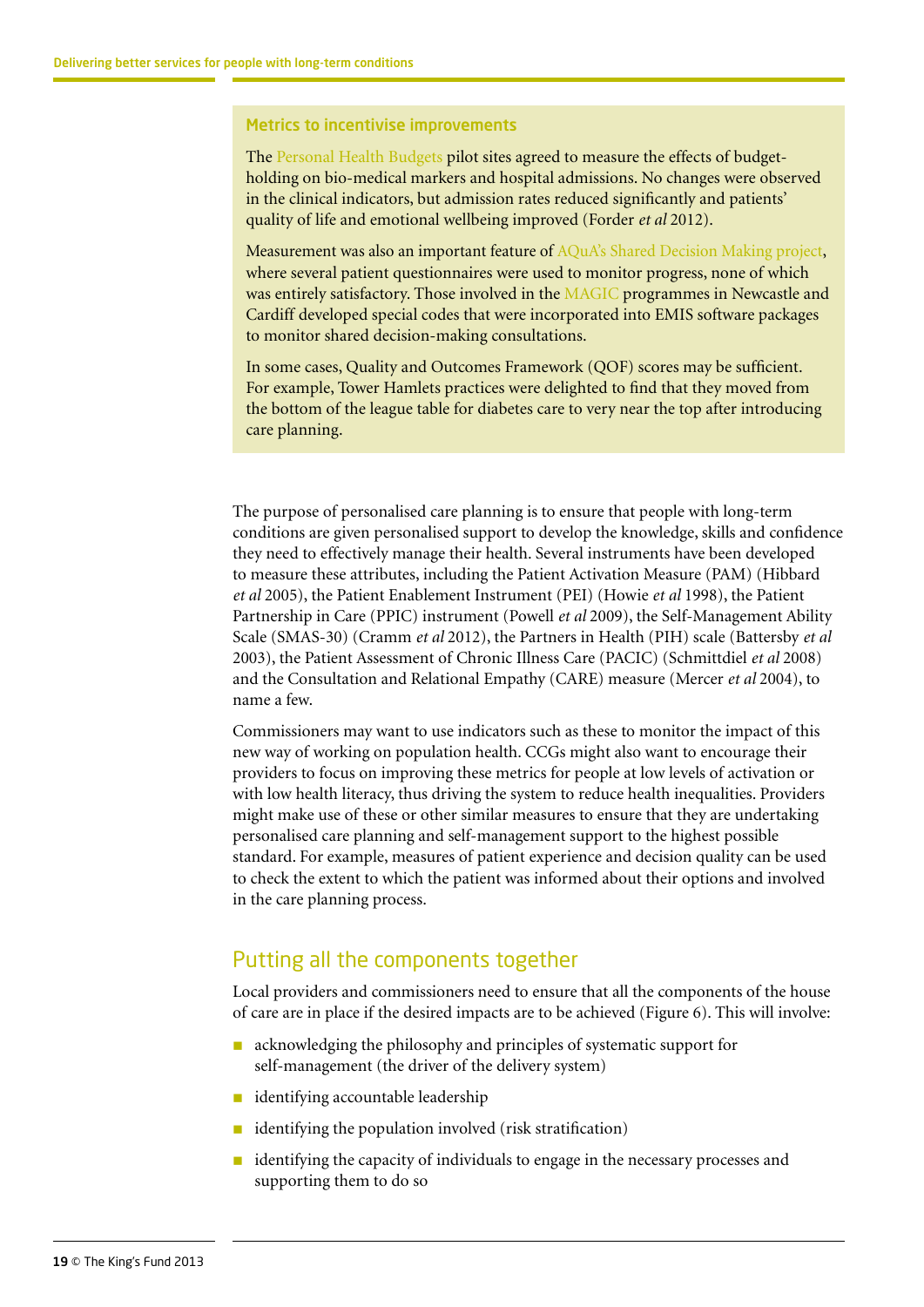- $\blacksquare$  identifying the multidisciplinary teams involved and the roles and responsibilities of each team member in order to ensure that care is personalised and co-ordinated
- using available evidence-based and quality-assured training
- $\blacksquare$  identifying robust metrics, data collection methods, analysis and feedback to drive improvement.

#### Figure 6 Putting all the components of the house of care in place



#### Overcoming barriers

Few of those we spoke to had managed to assemble all the various components needed for the house of care in one place. While a range of activities are being conducted with enthusiasm, they are often isolated efforts. There are also some national barriers that are preventing progress, for example, problems related to contracts and incentives in primary care, inflexible IT systems and a lack of agreed outcome measures.

It was often the case that where one primary care team was struggling with a particular component, another had found a solution. Ensuring that all components are in place is no easy task; but recognising the need to assemble them all in order to construct the house in its entirety is the key to effective delivery.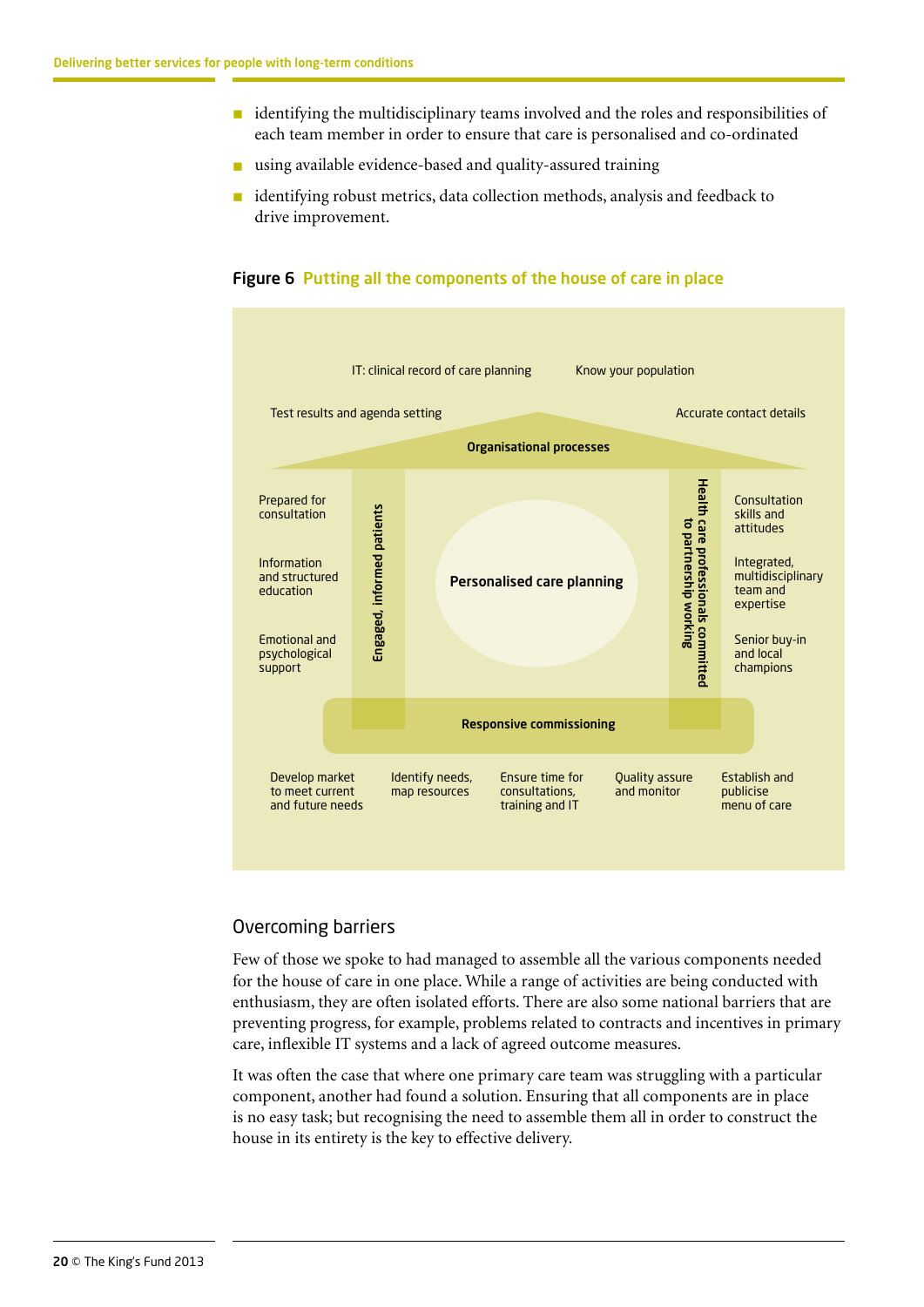<span id="page-20-0"></span>The momentum for this new way of working is taking hold across England. Some 3,000 practitioners in 26 communities have begun to introduce aspects of the house of care model via the Year of Care programme – an approach that links attitudes, skills and infrastructure. Systematic community support is generally less well incorporated and the patchy use of metrics, inflexible IT systems and limited ongoing support mean there is still much to do to capitalise on their enthusiasm for this 'better way of working'.

However, since few sites have adopted the model in full, with all the components in place, we cannot yet be certain that it will deliver the desired results. Studies underline the need for caution before assuming that promising blueprints will reliably produce the expected outcomes. Yet the discussions and sharing of experience at the workshop organised by The King's Fund generated a great deal of excitement. There was a general consensus among participants that a model that starts and ends with an improved patient–clinician partnership is worth adopting and should now be pursued with more vigour.

The time is therefore ripe for a renewed effort to deliver better care for people with long-term conditions. Patient organisations are calling for a new approach, and financial pressures on the NHS and social care require co-ordinated action to secure better value from limited resources. These pressures are especially acute in primary care, encouraging professionals to seek a different approach. The Department of Health's [Mandate](http://mandate.dh.gov.uk/) and the [NHS Outcomes Framework](https://www.gov.uk/government/publications/nhs-outcomes-framework-2013-to-2014) have set out the new direction for health and social care. CCGs now have both the incentive and the opportunity to move this agenda forward.

Change on the scale needed is not easy, especially when the main barriers involve aspects of organisational culture. Implementing the house of care challenges the way the workforce is developed and how training is organised and quality assured. There is a need not just for better metrics but for better use of those metrics. Current IT systems cannot cope with issues such as recording patients' issues and goals, printing off personalised letters and care plans or gathering real-time feedback for clinicians.

Multi-morbidity – especially where people have complex mental as well as physical health problems – poses additional challenges, as the primary care [QOF,](http://www.nhsemployers.org/Aboutus/Publications/Pages/QOF_2012-13.aspx) most clinical guidelines, and the most common IT systems and datasets are all structured around single conditions.

However, none of these problems is insurmountable. Co-ordinated action at both local and national levels could do much to overcome them.

## The way forward

The preparation and discussion around The King's Fund workshop provided a rich source of thinking to underpin a new strategy for helping people with long-term conditions. Participants focused on what needed to be put in place to make this a reality. Three main needs emerged: a clear narrative describing care planning and the infrastructure needed to support it (a gap that we hope has now been filled by this report); a 'hub' for disseminating this narrative, providing a source of support and co-ordinating activities; and a 'coalition of the determined', each contributing from their own perspective, building on the pledges they made at the event and ensuring that their activities are aligned with and support the joint endeavour.

Workshop participants and interviewees suggested various actions that could be taken by organisations at different levels in the system to help embed this way of working.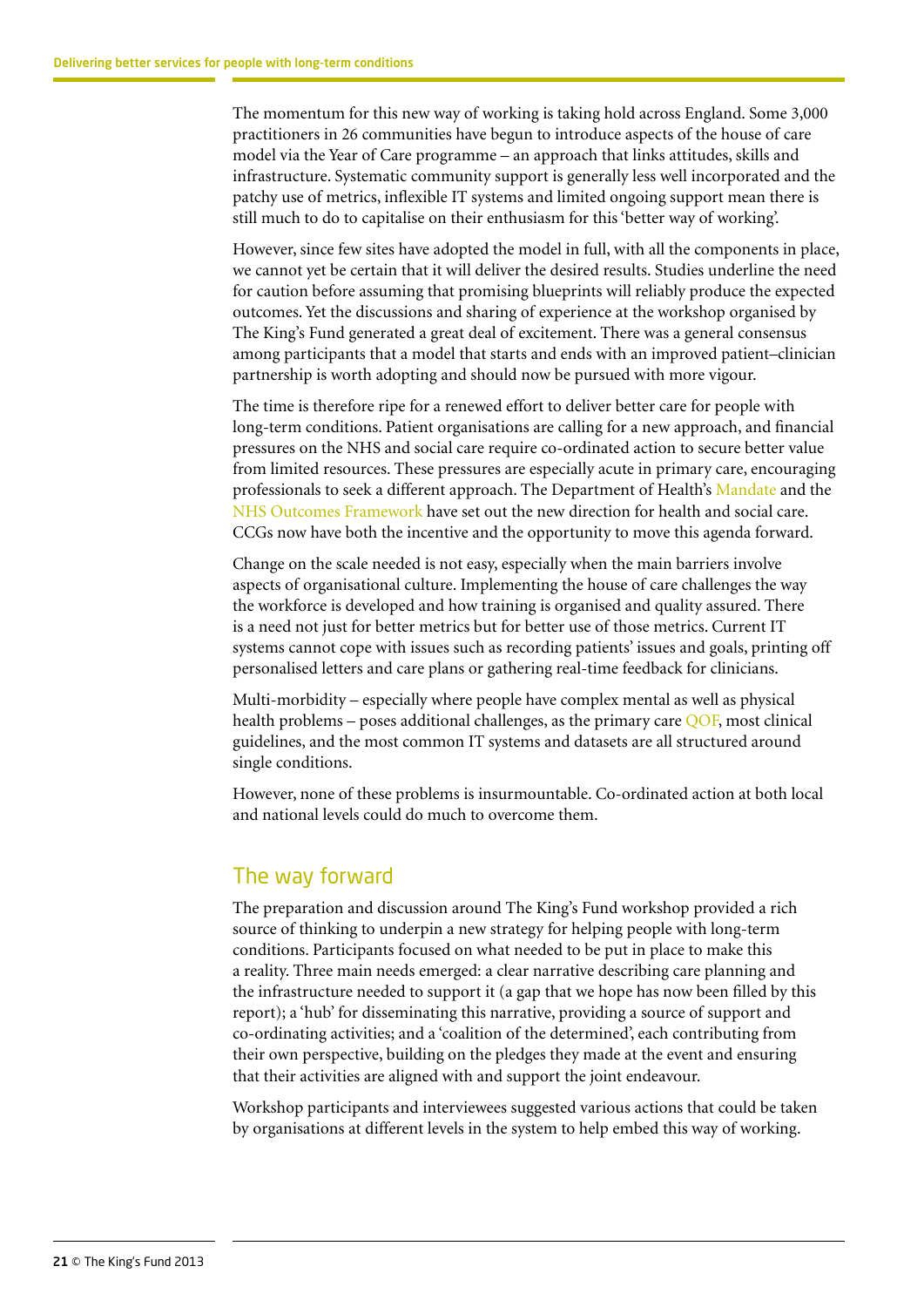#### NHS England should:

- adopt and promote a compelling narrative so that everyone understands what is expected of them in respect of care planning for people with long-term conditions
- $\blacksquare$  assist a national support unit or hub to help local sites, particularly helping them tackle any barriers they encounter
- **n** ensure that the GP contract is aligned to support this approach and that its incentives reflect the importance of care planning
- $\blacksquare$  model the care planning approach through specialist commissioning
- develop and test funding mechanisms that facilitate co-ordinated care, including the use of non-traditional services such as those provided by community or third sector organisations
- n develop a set of measures that can be used across the system, including patient reported experience measures (PREMs) and patient reported outcome measures (PROMs), to be used for improvement as well as quality assurance
- n liaise with suppliers of GP computer systems to encourage the development of care planning modules integrated into the main clinical record
- n liaise with IT companies and others to encourage system interoperability to enable data-sharing across service boundaries and the inclusion of self-management capabilities and social care data in risk stratification
- **n** be ready to de-commission poor-quality primary care services.

#### Clinical commissioning groups and primary care teams should:

- $\blacksquare$  use the resources and concepts that the delivery system provides to systematically re-design services and build their own house of care, actively working with local partners to share risks over the medium as well as the short term
- n work with NHS England to help primary care shift from the current episodic approach to caring for patients with long-term conditions to an approach that is more anticipatory and planned
- n be ready to challenge negative attitudes and encourage awareness of new ways of working in partnership with patients
- n monitor the extent to which patients are engaged in decisions, have personalised care plans, and receive co-ordinated services and appropriate support for self-management
- n ensure that good-quality training courses in care planning and self-management support are available and that staff are encouraged to attend them, with locum cover and back-fill funding when necessary
- n recognise that provision of occasional ad hoc workshops or courses, however good, will not be sufficient to achieve measurable changes in practice; a more strategic approach is required
- **n** agree common goals for care planning, as well as outcome measures, and provide analytical support and feedback
- n actively work with health and wellbeing boards to ensure that a portfolio of commissioned and non-commissioned community or peer support is available and/or signposted to patients when necessary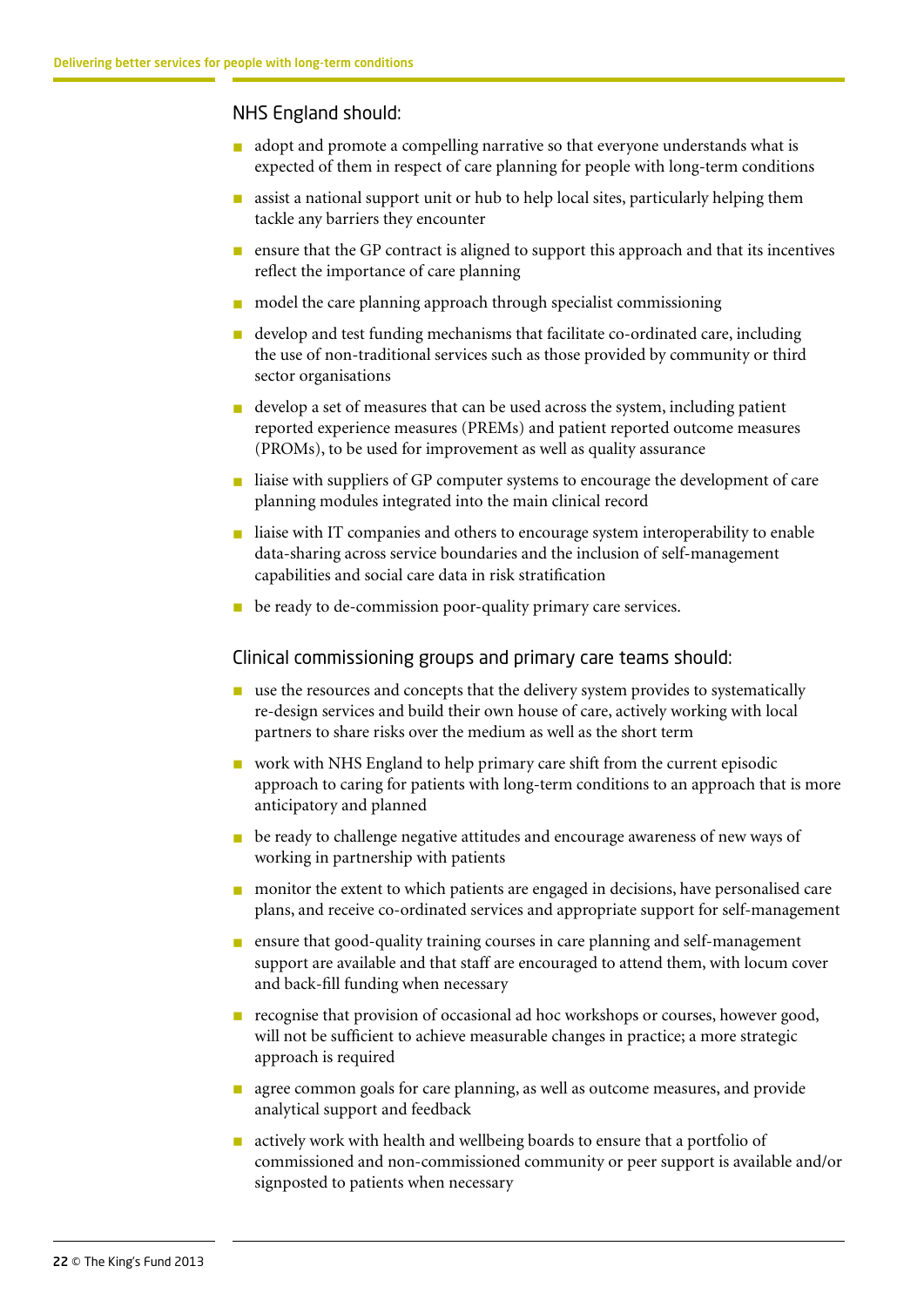- n develop and make available directories of community services and other non-traditional self-care support services
- n ensure that patient records are in good order and contact details are up to date
- $\blacksquare$  work to ensure that local electronic health records are fit for care planning and share information with other organisations, including those in the community
- n allow patients to access their electronic medical records and develop shared records for care planning.

#### Health Education England should:

- produce a new workforce development strategy for long-term conditions that is aligned with the components of the house of care and supports care planning
- n ensure that the core competencies for care planning are related to service needs rather than professional roles
- **n** ensure that primary care and the primary care workforce strategy are adequately represented in local education and training boards
- **n** work with Royal Colleges, the General Medical Council, the Nursing and Midwifery Council, the Health and Care Professions Council and other standard-setting groups to ensure that collaborative care planning is a key component and is reflected in curricula
- n work with Royal Colleges and specialist societies to strengthen clinical leadership in relation to care planning and systematic support for people with long-term conditions
- n develop a quality assurance framework for training courses to support people with long-term conditions and work with training bodies to ensure that these are incorporated in relevant programmes
- develop the standards and quality criteria for training courses in shared decision-making, care planning and self-management support
- n work with Royal Colleges and specialist societies to strengthen medical leadership in relation to personalised care planning for people with long-term conditions.

#### The Department of Health should:

- n adopt and promote a compelling narrative so that all health and care professionals and organisations understand what is expected of them with respect to care planning for people with long-term conditions
- n encourage the National Institute for Health Research, universities, Collaborations for Leadership in Applied Health Research and Care, Academic Health Science Networks and policy research centres to carry out relevant research into the effects of care planning, including evaluation of pilot projects.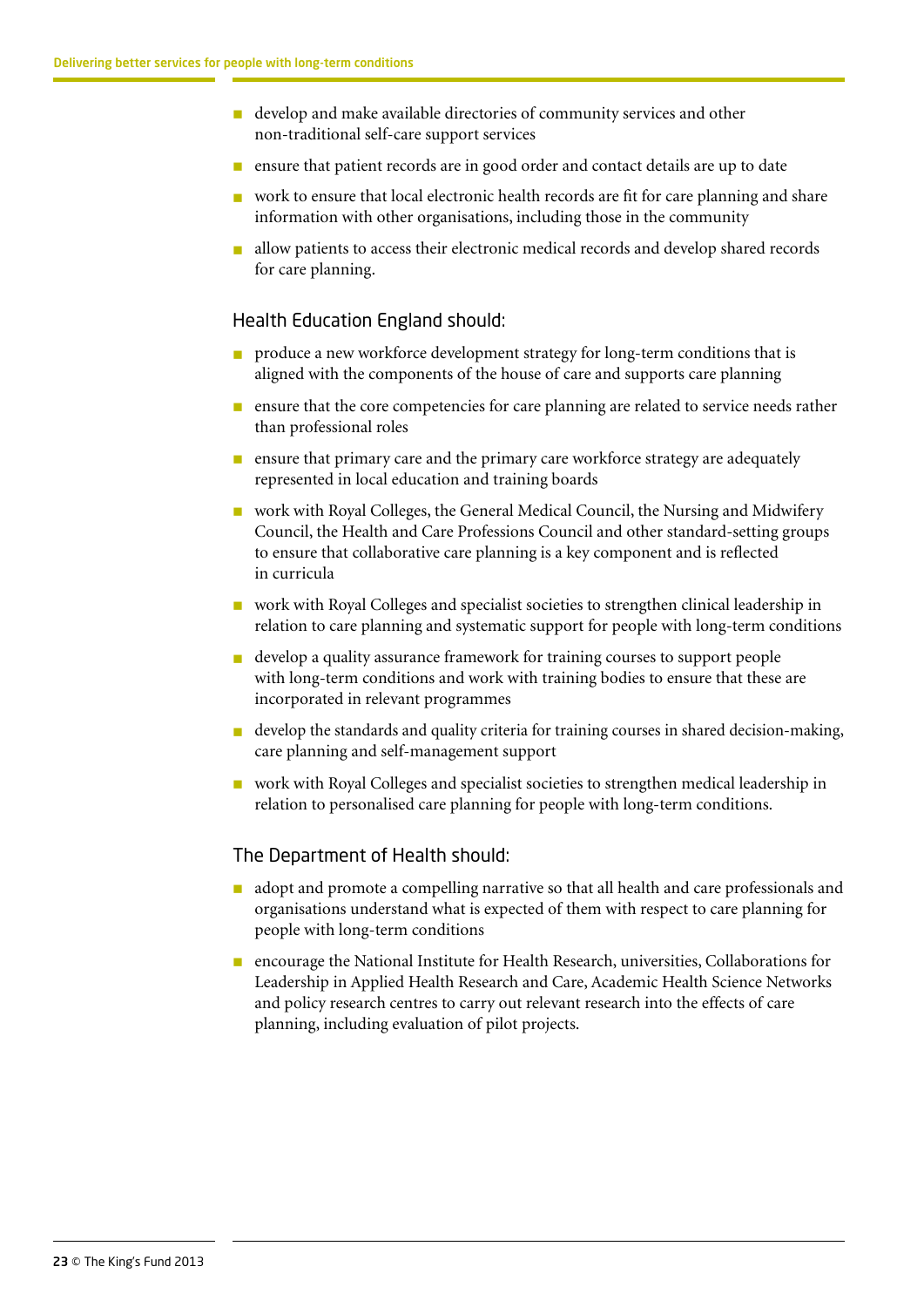# Conclusion

The house of care model we have described here is a deliberate simplification of a complex delivery system with primary care as its cornerstone and personalised care planning at its heart, underpinned by the solid foundation of responsive commissioning. Each of the individual components of the model is being implemented in various primary and secondary care sites across England. Putting all the components in place at the same time has proved challenging, but everyone we spoke to was confident that a fully functioning house of care is perfectly feasible within the NHS right now, without needing radical system reform.

However, the projects we have described constitute bold initiatives led by pioneering individuals who are willing to take risks. It is unrealistic to rely on these leaders to make change happen across the board. It is high time that the barriers to implementing the full house of care model were swept away, making it much easier for everyone to do it – not just the heroes and heroines. The prize of well co-ordinated personalised care for everyone who needs it is within our grasp. Getting there will require a coalition of the determined, plus strong support at national as well as local levels.

# References

Bardsley M, Steventon A, Smith J, Dixon J (2013). *Evaluating Integrated and Community-Based Care: How do we know what works?* London: Nuffield Trust.

Barnett K, Mercer SW, Norbury M, Watt G, Wyke S, Guthrie B (2012). 'Epidemiology of multimorbidity and implications for health care, research, and medical education: a cross-sectional study'. *The Lancet*, vol 380, no 9836, pp 37–43.

Battersby MW, Ask A, Reece MM, Markwick MJ, Collins JP (2003). 'The Partners in Health scale: the development and psychometric properties of a generic assessment scale for chronic condition self-management'. *Australian Journal of Primary Health*, vol 9, no 3, pp 41–52.

Bucknall CE, Miller G, Lloyd SM, Cleland J, McCluskey S, Cotton M, Stevenson R, Cotton P, McConnachie A (2012). 'Glasgow supported self-management trial (GSuST) for patients with moderate to severe COPD: randomised controlled trial'. *British Medical Journal*, vol 344, e1060.

Burt J, Roland M, Paddison C, Reeves D, Campbell J, Abel G, Bower P (2012). 'Prevalence and benefits of care plans and care planning for people with long-term conditions in England'. *Journal of Health Services Research & Policy*, vol 17, suppl 1, pp 64–71.

Corbin J, Strauss A (1988). *Unending Work and Care: Managing chronic illness at home*. California: Jossey-Bass.

Coulter A, Collins A (2011). *Making Shared Decision-Making a Reality: No decision about me, without me*. London: The King's Fund.

Cramm JM, Strating MM, de Vreede PL, Steverink N, Nieboer AP (2012). 'Validation of the self-management ability scale (SMAS) and development and validation of a shorter scale (SMAS-S) among older patients shortly after hospitalisation'. *Health and Quality of Life Outcomes*, vol 10, no 9.

Department of Health (2013). *Individuals in Receipt of NHS Continuing Healthcare* [online]. Health and Social Care Information Centre. Available at: [www.gov.uk/](http://www.gov.uk/government/publications/nhs-continuing-healthcare) [government/publications/nhs-continuing-healthcare](http://www.gov.uk/government/publications/nhs-continuing-healthcare) (accessed on 29 August 2013).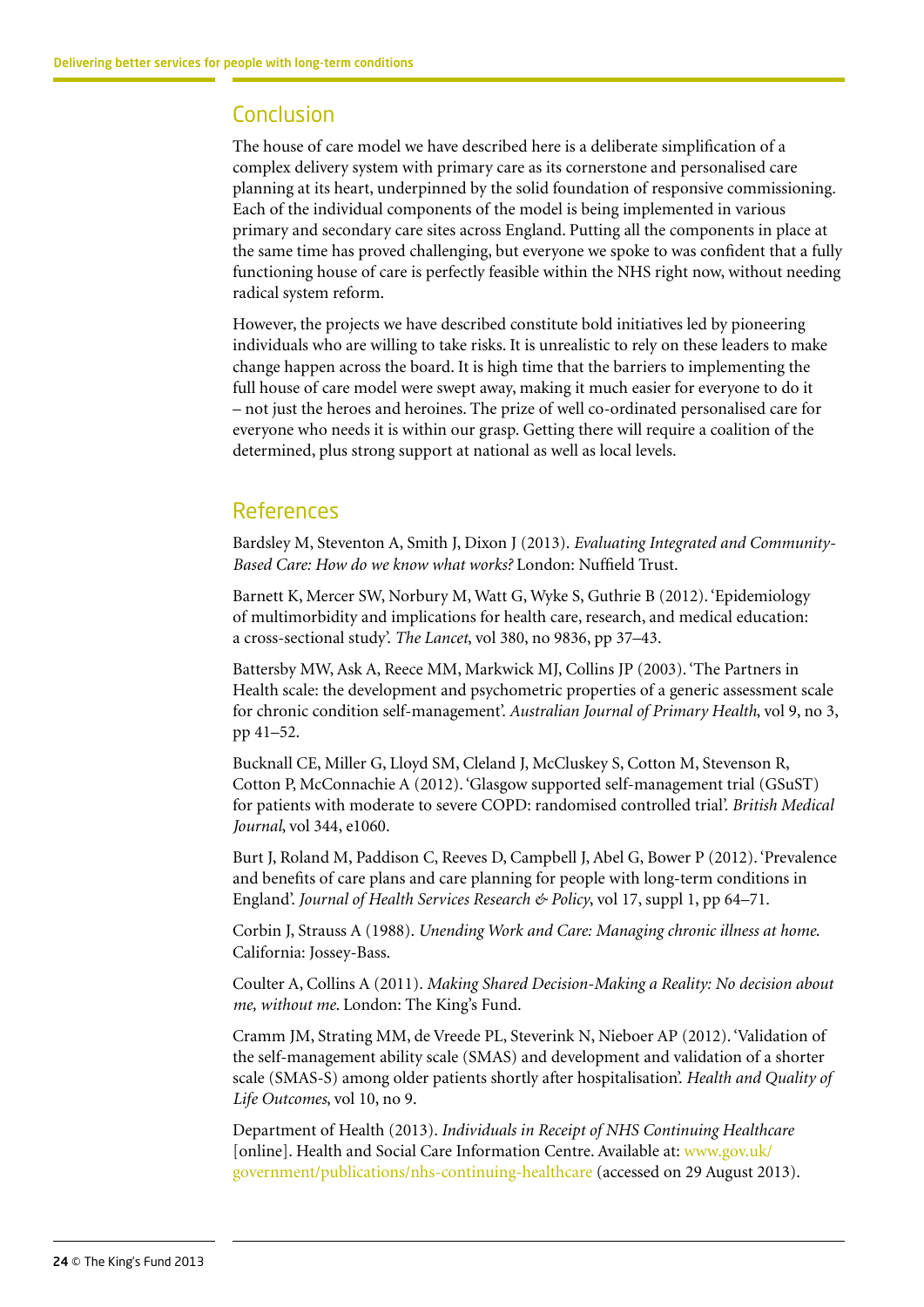Department of Health (2012a). *Long Term Conditions Compendium of Information*, 3rd ed. London: Department of Health. Available at: [www.dh.gov.uk/prod\\_consum\\_dh/](http://www.dh.gov.uk/prod_consum_dh/groups/dh_digitalassets/@dh/@en/documents/digitalasset/dh_134486.pdf) [groups/dh\\_digitalassets/@dh/@en/documents/digitalasset/dh\\_134486.pdf](http://www.dh.gov.uk/prod_consum_dh/groups/dh_digitalassets/@dh/@en/documents/digitalasset/dh_134486.pdf) (accessed on 28 August 2013).

Department of Health (2012b). *The Mandate: A mandate from the government to the NHS Commissioning Board: April 2013 to March 2015*. London: Department of Health. Available at: [www.gov.uk/government/uploads/system/uploads/attachment\\_data/](https://www.gov.uk/government/uploads/system/uploads/attachment_data/file/213131/mandate.pdf) [file/213131/mandate.pdf](https://www.gov.uk/government/uploads/system/uploads/attachment_data/file/213131/mandate.pdf) (accessed on 28 August 2013).

Diabetes UK (2011). *'Thanks for the Petunias': A guide to developing and commissioning non-traditional providers to support the self management of people with long term conditions*. London: Diabetes UK.

Diabetes UK, Department of Health, The Health Foundation, NHS Diabetes (2011). *Year of Care: Report of findings from the pilot programme*. London: Diabetes UK, Department of Health, The Health Foundation, NHS Diabetes.

Epping-Jordan JE, Pruitt SD, Bengoa R, Wagner EH (2004). 'Improving the quality of health care for chronic conditions'. *Quality and Safety in Health Care*, vol 13, no 4, pp 299–305.

Fan VS, Gaziano JM, Lew R, Bourbeau J, Adams SG, Leatherman S, *et al* (2012). 'A comprehensive care management program to prevent chronic obstructive pulmonary disease hospitalizations: a randomized, controlled trial'. *Annals of Internal Medicine*, vol 156, no 10, pp 673–83.

Forder J, Jones K, Glendinning C, Caiels J, Welch E, Baxter K, Davidson J, Windle K, Irvine A, King D, Dolan P (2012). *Evaluation of the Personal Health Budget Pilot Programme*. Discussion Paper 2840\_2. London: Department of Health.

Greene J, Hibbard JH (2012). 'Why does patient activation matter? An examination of the relationships between patient activation and health-related outcomes'. *Journal of General Internal Medicine*, vol 27, no 5, pp 520–6.

Hibbard JH, Greene J (2013). 'What the evidence shows about patient activation: better health outcomes and care experiences; fewer data on costs'. *Health Affairs (Millwood)*, vol 32, no 2, pp 207–14.

Hibbard JH, Mahoney ER, Stockard J, Tusler M (2005). 'Development and testing of a short form of the patient activation measure'. *Health Services Research*, vol 40, no 6, pt 1, pp 1918–30.

Horne M, Khan H, Corrigan P (2013). *People Powered Health: Health for people, by people and with people*. London: Nesta. Available at: [www.nesta.org.uk/library/documents/](http://www.nesta.org.uk/library/documents/PPHforpplbyppl2.pdf) [PPHforpplbyppl2.pdf](http://www.nesta.org.uk/library/documents/PPHforpplbyppl2.pdf) (accessed on 29 August 2013).

Howie JG, Heaney DJ, Maxwell M, Walker JJ (1998). 'A comparison of a Patient Enablement Instrument (PEI) against two established satisfaction scales as an outcome measure of primary care consultations'. *Family Practice*, vol 15, no 2, pp 165–71.

Kennedy A, Bower P, Reeves D, Blakeman T, Bowen R, Chew-Graham C, *et al* (2013). 'Implementation of self management support for long term conditions in routine primary care settings: cluster randomised controlled trial'. *British Medical Journal*, vol 346, f2882.

McShane M, Mitchell EW (2013). 'Put individuals at the centre of care'. *Health Service Journal*, 9 July, pp 26–7.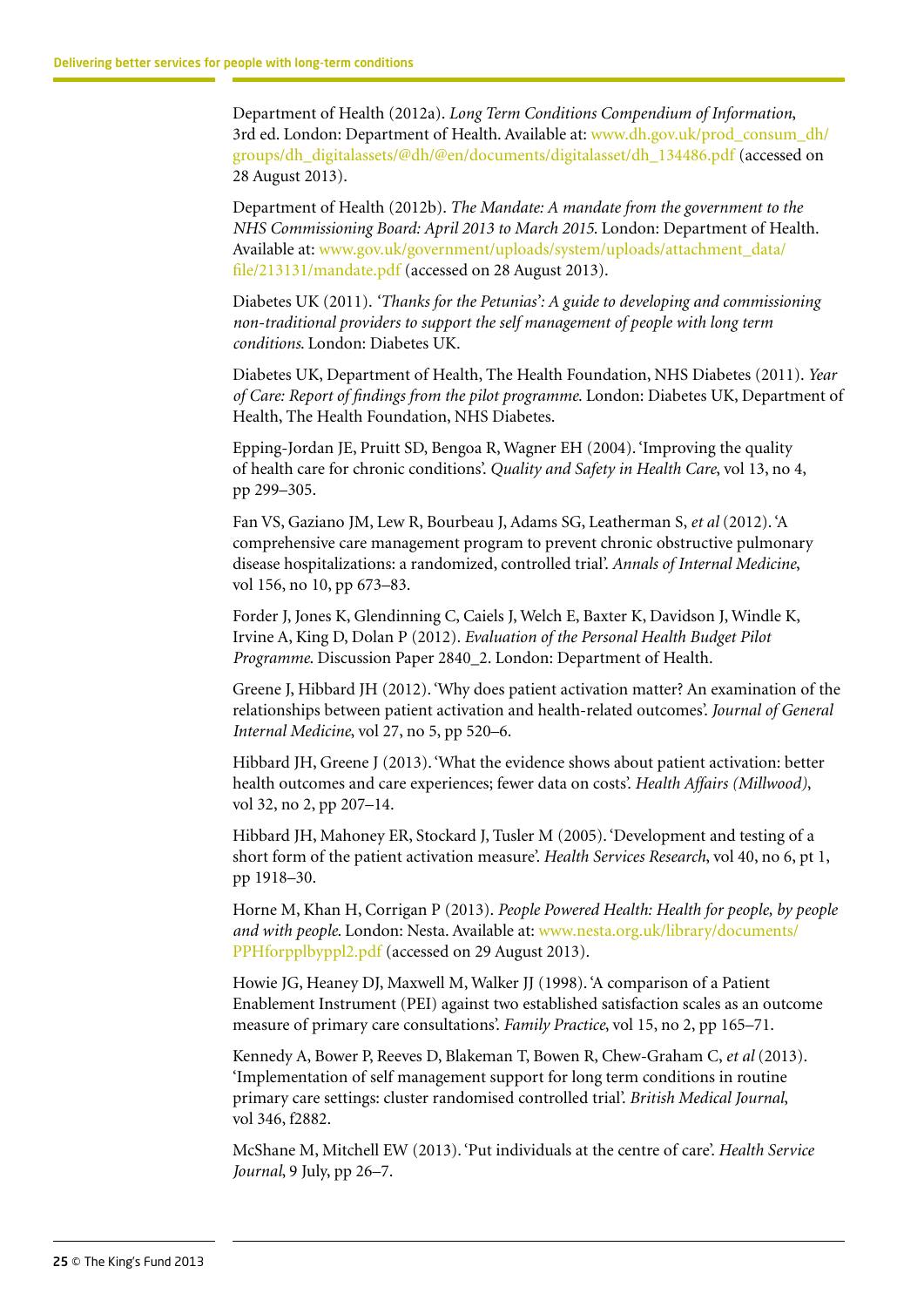Mercer SW, Maxwell M, Heaney D, Watt GC (2004). 'The consultation and relational empathy (CARE) measure: development and preliminary validation and reliability of an empathy-based consultation process measure'. *Family Practice*, vol 21, no 6, pp 699–705.

Morioka S, Farrington S, Hope P, Brett K (2013). *The Business Case for People Powered Health*. London: Nesta, The Innovation Unit, Private Public Ltd. Available at: [www.nesta.](http://www.nesta.org.uk/areas_of_work/public_services_lab/health_and_ageing/people_powered_health/assets/features/the_business_case_for_people_powered_health) [org.uk/areas\\_of\\_work/public\\_services\\_lab/health\\_and\\_ageing/people\\_powered\\_health/](http://www.nesta.org.uk/areas_of_work/public_services_lab/health_and_ageing/people_powered_health/assets/features/the_business_case_for_people_powered_health) [assets/features/the\\_business\\_case\\_for\\_people\\_powered\\_health](http://www.nesta.org.uk/areas_of_work/public_services_lab/health_and_ageing/people_powered_health/assets/features/the_business_case_for_people_powered_health) (accessed on 29 August 2013).

National Voices (2013). *A Narrative for Person-Centred Coordinated Care*. London: National Voices. Available at: www.england.nhs.uk/wp-content/uploads/2013/05/nvnarrative-cc.pdf (accessed on 2 September 2013).

Newbould J, Burt J, Bower P, Blakeman T, Kennedy A, Rogers A, Roland M (2012). 'Experiences of care planning in England: interviews with patients with long term conditions'. *BMC Family Practice*, vol 13, no 1, p 71.

Nuffield Trust, Imperial College London (2013). *Evaluation of the First Year of the Inner North West London Integrated Care Pilot*. London: Nuffield Trust.

Nuffield Trust, The King's Fund (2013). 'Developing a National Strategy for the Promotion of Integrated Care'. Nuffield Trust website. Available at: [http://www.](http://www.nuffieldtrust.org.uk/publications/integrated-care-patients-populations-improving-outcomes) [nuffieldtrust.org.uk/publications/integrated-care-patients-populations-improving](http://www.nuffieldtrust.org.uk/publications/integrated-care-patients-populations-improving-outcomes)[outcomes](http://www.nuffieldtrust.org.uk/publications/integrated-care-patients-populations-improving-outcomes) (accessed on 5 September 2013).

Powell RP, Powell H, Baker L, Greco M (2009). 'Patient partnership in care: a new instrument for measuring patient–professional partnership in the treatment of long-term conditions'. *Journal of Management & Marketing in Healthcare*, vol 2, no 4, pp 325–42.

Richmond Group of Charities, The King's Fund (2012). *From Vision to Action: Making patient-centred care a reality*. London: The King's Fund. Available at: [www.kingsfund.org.](http://www.kingsfund.org.uk/sites/files/kf/field/field_publication_file/Richmond-group-from-vision-to-action-april-2012-1.pdf) [uk/sites/files/kf/field/field\\_publication\\_file/Richmond-group-from-vision-to-action](http://www.kingsfund.org.uk/sites/files/kf/field/field_publication_file/Richmond-group-from-vision-to-action-april-2012-1.pdf)[april-2012-1.pdf](http://www.kingsfund.org.uk/sites/files/kf/field/field_publication_file/Richmond-group-from-vision-to-action-april-2012-1.pdf) (accessed on 2 September 2013).

Roland M, Abel G (2012). 'Reducing emergency admissions: are we on the right track?'. *British Medical Journal*, vol 345, e6017.

Roland M, Lewis R, Steventon A, Abel G, Adams J, Bardsley M, Brereton L, Chitnis X, Conklin A, Staetsky L, Tunkel S, Ling T (2012). 'Case management for at-risk elderly patients in the English integrated care pilots: observational study of staff and patient experience and secondary care utilisation'. *International Journal of Integrated Care*, vol 12, e130.

Schmittdiel J, Mosen DM, Glasgow RE, Hibbard J, Remmers C, Bellows J (2008). 'Patient Assessment of Chronic Illness Care (PACIC) and improved patient-centered outcomes for chronic conditions'. *Journal of General Internal Medicine*, vol 23, no 1, pp 77–80.

Steventon A, Bardsley M, Billings J, Dixon J, Doll H, Hirani S, Cartwright M, Rixon L, Knapp M, Henderson C, Rogers A, Fitzpatrick R, Hendy J, Newman S (2012). 'Effect of telehealth on use of secondary care and mortality: findings from the Whole System Demonstrator cluster randomised trial'. *British Medical Journal*, vol 344, e3874.

Wagner EH (1998). 'Chronic disease management: what will it take to improve care for chronic illness?' *Effective Clinical Practice*, vol 1, no 1, pp 2–4.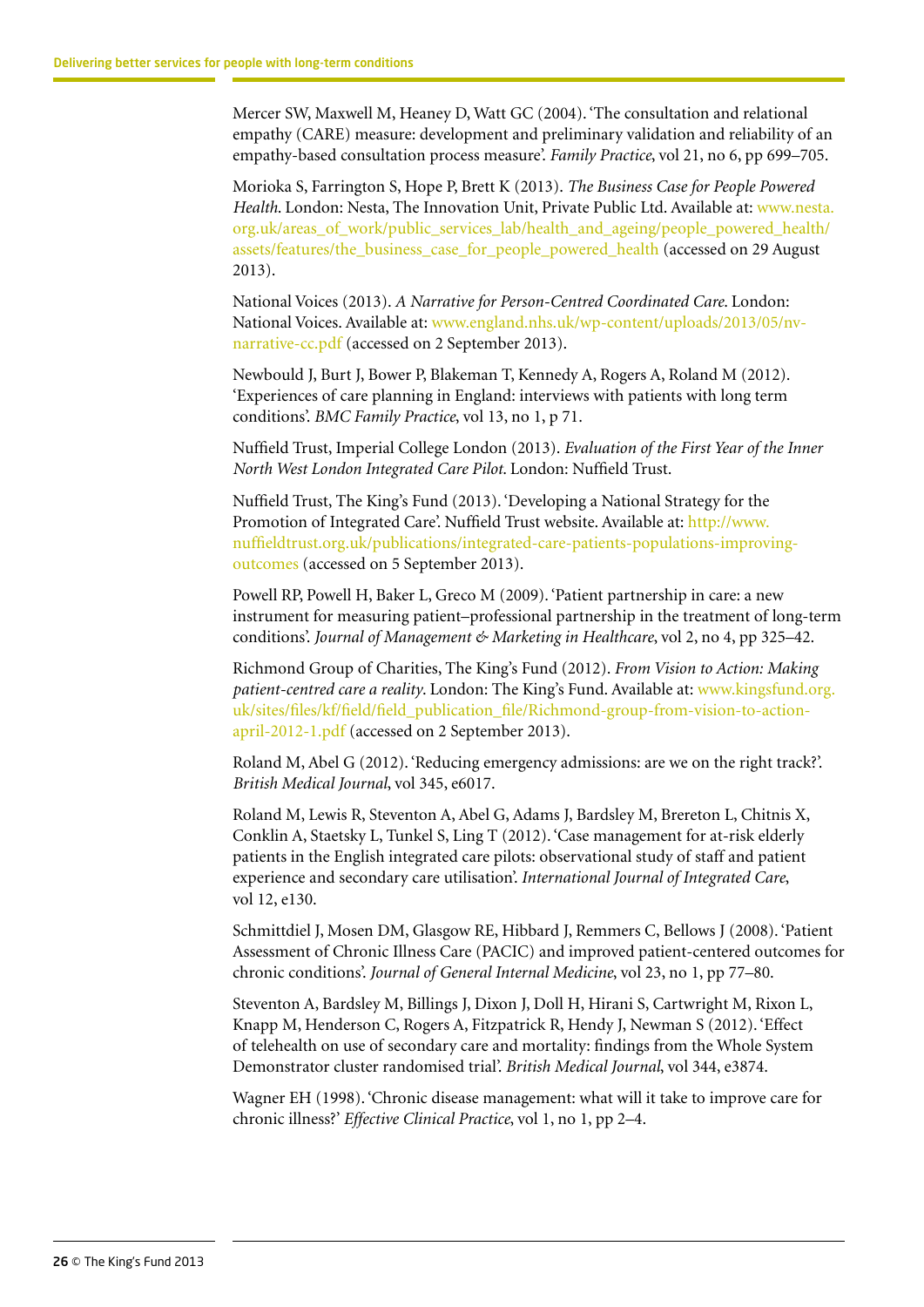# <span id="page-26-0"></span>Appendix: Workshop participants and interviewees

| <b>Name</b>                  | <b>Job title</b>                                                                | <b>Organisation</b>                                                                      | <b>Interviewed</b> |
|------------------------------|---------------------------------------------------------------------------------|------------------------------------------------------------------------------------------|--------------------|
| <b>Sponsors</b>              |                                                                                 |                                                                                          |                    |
| Dr Anna Dixon                | Director of Policy                                                              | The King's Fund                                                                          |                    |
| <b>Dr Martin McShane</b>     | Director, Improving the quality of life for people with<br>long-term conditions | <b>NHS England</b>                                                                       |                    |
| <b>Attended event</b>        |                                                                                 |                                                                                          |                    |
| <b>Michael Adamson</b>       | <b>Managing Director, Operations</b>                                            | <b>British Red Cross</b>                                                                 |                    |
| <b>Alison Austin</b>         | Head, Personal Health Budget Team                                               | Department of Health                                                                     | Yes                |
| <b>Elaine Bayliss</b>        | Programme Manager, National End of Life Care Programme                          | <b>NHS Improvement</b>                                                                   |                    |
| Laura Boothman               | <b>Policy Manager</b>                                                           | <b>Arthritis Research UK</b>                                                             |                    |
| <b>Amanda Cheesley</b>       | <b>Long Term Conditions Adviser</b>                                             | Royal College of Nursing (RCN)                                                           |                    |
| Dr Alf Collins               | <b>Clinical Associate</b>                                                       | The Health Foundation                                                                    |                    |
| Sarah Collis                 | <b>Director</b>                                                                 | Self Help Nottingham                                                                     | Yes                |
| <b>Prof Paul Corrigan</b>    | <b>Management Consultant</b>                                                    | Paul Corrigan                                                                            |                    |
| Dr Angela Coulter            | <b>Visiting Fellow</b>                                                          | The King's Fund                                                                          |                    |
| Ciaran Devane                | <b>Chief Executive</b>                                                          | <b>Macmillan Cancer Support</b>                                                          |                    |
| Dr Matthew Dolman            | Chair, Clinical Operations Group                                                | Somerset CCG                                                                             |                    |
| <b>Prof Chris Drinkwater</b> | Professor                                                                       | <b>NHS Alliance</b>                                                                      | Yes                |
| Prof Ray Fitzpatrick         | Professor of Public Health and Primary Care                                     | University of Oxford                                                                     |                    |
| Prof Judith Hibbard          | <b>International Visiting Fellow</b>                                            | The King's Fund                                                                          |                    |
| Dr Isabel Hodkinson          | <b>RCGP Lead for Care Planning</b>                                              | The Tredegar Practice                                                                    | Yes                |
| <b>Ruthe Isden</b>           | <b>Public Services Programme Manager</b>                                        | Age UK                                                                                   |                    |
| Halima Khan                  | Director, Public Services Lab                                                   | <b>Nesta</b>                                                                             |                    |
| Dr James Kingsland           | <b>National Clinical Lead</b>                                                   | <b>National Clinical Commissioning Network</b>                                           |                    |
| Dr Steven Laitner            | <b>National Clinical Lead for Shared Decision Making</b>                        | Department of Health                                                                     |                    |
| Nicola Levitt                | <b>Head of Strategy</b>                                                         | <b>Health Education England</b>                                                          |                    |
| Dr Nick Lewis-Barned         | Consultant Physician, RCP SDM Clinical Fellow                                   | Royal College of Physicians (RCP)                                                        | Yes                |
| Dr Johnny Marshall           | <b>Associate Director</b>                                                       | <b>NHS Confederation</b>                                                                 |                    |
| <b>Prof Nigel Mathers</b>    | <b>Vice Chair</b>                                                               | Royal College of General Practitioners (RCGP)                                            | Yes                |
| Dr Ed Mitchell               | <b>Clinical Fellow</b>                                                          | <b>NHS England</b>                                                                       |                    |
| Dr Penny Newman              | GP and Director of Integration                                                  | <b>Colchester Hospital University NHS Foundation Trust</b>                               |                    |
| Dr Alan Nye                  | <b>Director</b>                                                                 | Pennine MSK Partnership Ltd                                                              | Yes                |
| Luke O'Shea                  | <b>Head of Patient Participation</b>                                            | NHS England                                                                              |                    |
| Dr Linda Patterson           | <b>Clinical Vice President</b>                                                  | Royal College of Physicians                                                              |                    |
| <b>Jim Phillips</b>          | <b>Director</b>                                                                 | <b>Quality Institute for Self Management</b><br><b>Education &amp; Training (QISMET)</b> | Yes                |
| Dr Joanne Protheroe          | Senior Lecturer in General Practice                                             | <b>Keele University</b>                                                                  |                    |
| Mat Rawsthorne               | Fellow                                                                          | <b>Institute of Mental Health</b>                                                        |                    |
| Don Redding                  | <b>Policy Director</b>                                                          | <b>National Voices</b>                                                                   |                    |
| Sondra Roberto               | <b>Policy Manager</b>                                                           | The Health Foundation                                                                    |                    |
| Dr Sue Roberts               | Chair, Year of Care Partnerships                                                | Northumbria Healthcare Foundation Trust                                                  |                    |
| Lara Sonola                  | Researcher                                                                      | The King's Fund                                                                          |                    |
| <b>Susan Summers</b>         | <b>Head of Long Term Conditions</b>                                             | <b>NHS England</b>                                                                       |                    |
| <b>Prof Richard Thomson</b>  | Professor of Epidemiology and Public Health                                     | <b>Newcastle University</b>                                                              | Yes                |
| Anne Tidmarsh                | Director of Older People and People with Disability                             | <b>Kent County Council</b>                                                               | Yes                |
| <b>Bridget Warr</b>          | <b>Chief Executive</b>                                                          | UK Homecare Association Limited (UKHCA)                                                  |                    |
| Jo Webber                    | <b>Interim Director of Policy</b>                                               | <b>NHS Confederation</b>                                                                 |                    |
| Jacquie White                | Deputy Domain Director (Long-Term Conditions)                                   | <b>NHS England</b>                                                                       |                    |
| Dr Nina Wilson               | <b>National Clinical Fellow</b>                                                 | <b>NHS England</b>                                                                       |                    |
| Interviewed only             |                                                                                 |                                                                                          |                    |
| Dr Hugh Reeve                | <b>Clinical Chair</b>                                                           | Cumbria CCG                                                                              | Yes                |